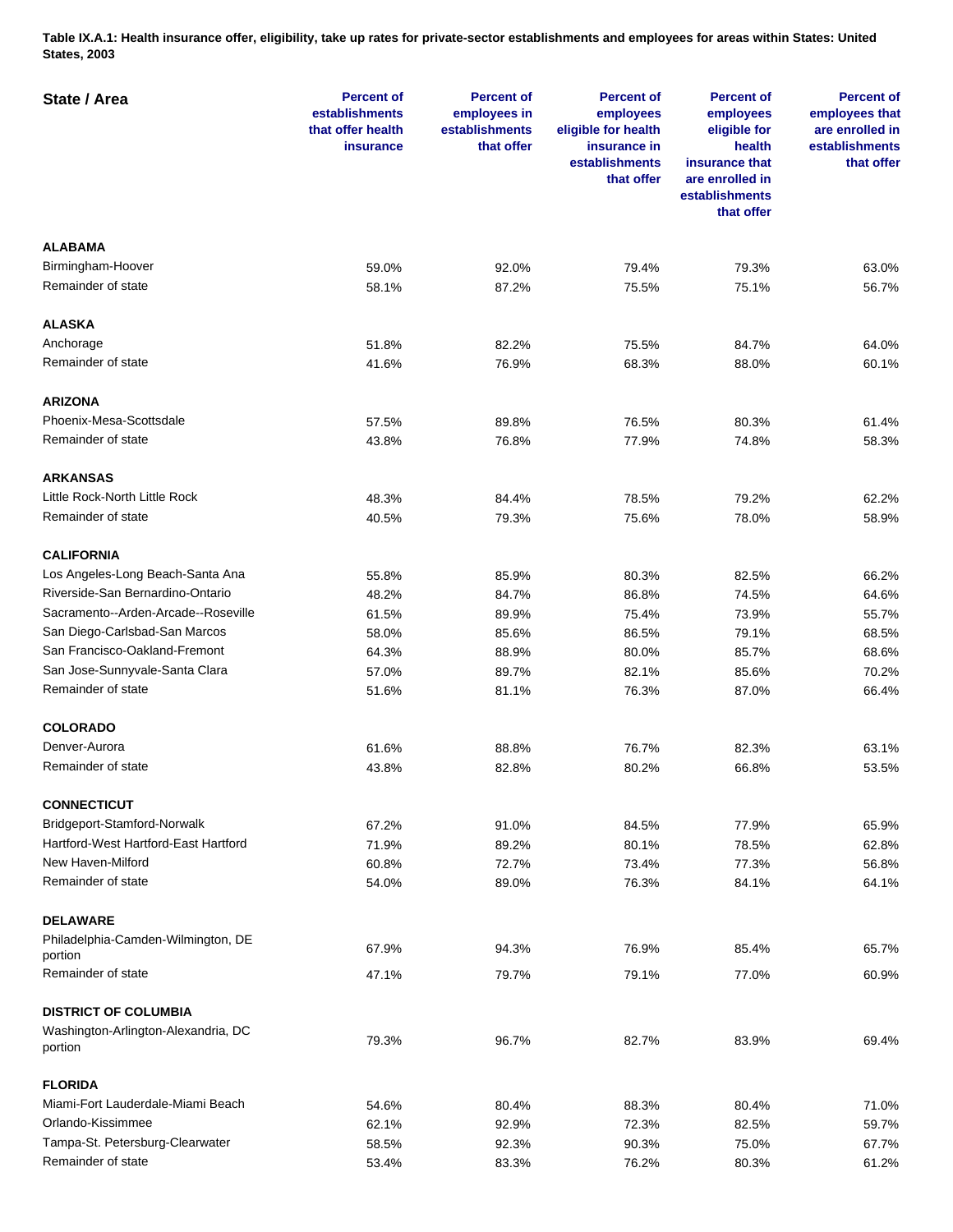| <b>GEORGIA</b>                                 |       |       |       |       |       |
|------------------------------------------------|-------|-------|-------|-------|-------|
| Atlanta-Sandy Springs-Marietta                 | 57.6% | 89.1% | 77.3% | 79.1% | 61.2% |
| Remainder of state                             | 50.9% | 86.3% | 78.3% | 84.1% | 65.9% |
| <b>HAWAII</b>                                  |       |       |       |       |       |
| Honolulu                                       | 83.5% | 97.0% | 80.9% | 87.0% | 70.3% |
| Remainder of state                             | 91.5% | 99.1% | 78.8% | 84.0% | 66.2% |
| <b>IDAHO</b>                                   |       |       |       |       |       |
| Boise City-Nampa                               | 56.0% | 89.0% | 80.9% | 84.2% | 68.1% |
| Remainder of state                             | 47.8% | 76.8% | 70.1% | 81.8% | 57.3% |
| <b>ILLINOIS</b>                                |       |       |       |       |       |
| Chicago-Naperville-Joliet, IL portion          | 57.1% | 90.8% | 80.1% | 81.4% | 65.2% |
| Remainder of state                             | 51.0% | 74.3% | 81.3% | 82.7% | 67.2% |
| <b>INDIANA</b>                                 |       |       |       |       |       |
| Indianapolis                                   | 62.0% | 87.7% | 81.8% | 74.4% | 60.9% |
| Remainder of state                             | 49.7% | 85.5% | 79.1% | 82.7% | 65.5% |
| <b>IOWA</b>                                    |       |       |       |       |       |
| Des Moines                                     | 75.2% | 95.3% | 84.3% | 70.7% | 59.7% |
| Remainder of state                             | 47.3% | 83.6% | 77.0% | 79.5% | 61.2% |
| <b>KANSAS</b>                                  |       |       |       |       |       |
| Kansas City, KS portion                        | 62.4% | 88.9% | 77.6% | 79.2% | 61.5% |
| Wichita                                        | 60.0% | 87.8% | 78.2% | 79.0% | 61.8% |
| Remainder of state                             | 49.4% | 82.4% | 80.7% | 76.6% | 61.8% |
| <b>KENTUCKY</b>                                |       |       |       |       |       |
| Louisville, KY portion                         | 70.1% | 90.7% | 77.9% | 79.6% | 62.0% |
| Remainder of state                             | 52.8% | 85.0% | 77.3% | 81.8% | 63.2% |
| <b>LOUISIANA</b>                               |       |       |       |       |       |
| New Orleans-Metairie-Kenner                    | 52.5% | 86.1% | 80.1% | 74.8% | 59.9% |
| Remainder of state                             | 48.9% | 84.0% | 77.3% | 75.9% | 58.6% |
| <b>MAINE</b>                                   |       |       |       |       |       |
| Portland-South Portland-Biddeford              | 57.7% | 88.4% | 78.8% | 78.4% | 61.8% |
| Remainder of state                             | 50.6% | 69.9% | 80.5% | 74.1% | 59.6% |
| <b>MARYLAND</b>                                |       |       |       |       |       |
| Baltimore-Towson, MD portion                   | 56.0% | 87.6% | 79.5% | 79.9% | 63.5% |
| Washington-Arlington-Alexandria, MD<br>portion | 66.5% | 90.8% | 80.4% | 72.2% | 58.1% |
| Remainder of state                             | 55.7% | 88.0% | 73.2% | 76.4% | 55.9% |
| <b>MASSACHUSETTS</b>                           |       |       |       |       |       |
| Boston-Cambridge-Quincy, MA portion            | 65.1% | 91.1% | 74.4% | 80.6% | 60.0% |
| Remainder of state                             | 66.4% | 91.6% | 76.0% | 75.5% | 57.4% |
| <b>MICHIGAN</b>                                |       |       |       |       |       |
| Detroit-Warren-Livonia                         | 62.9% | 84.8% | 77.7% | 81.2% | 63.1% |
| Remainder of state                             | 59.7% | 87.7% | 76.7% | 83.3% | 63.9% |
| <b>MINNESOTA</b>                               |       |       |       |       |       |
| Minneapolis-St. Paul-Bloomington, MN           |       |       |       |       |       |
| portion                                        | 61.4% | 90.0% | 79.3% | 82.2% | 65.2% |
| Remainder of state                             | 49.7% | 86.1% | 75.6% | 77.9% | 58.9% |
| <b>MISSISSIPPI</b>                             |       |       |       |       |       |
| Jackson                                        | 50.6% | 85.7% | 74.6% | 83.8% | 62.5% |
| Remainder of state                             | 45.0% | 81.3% | 76.1% | 82.1% | 62.5% |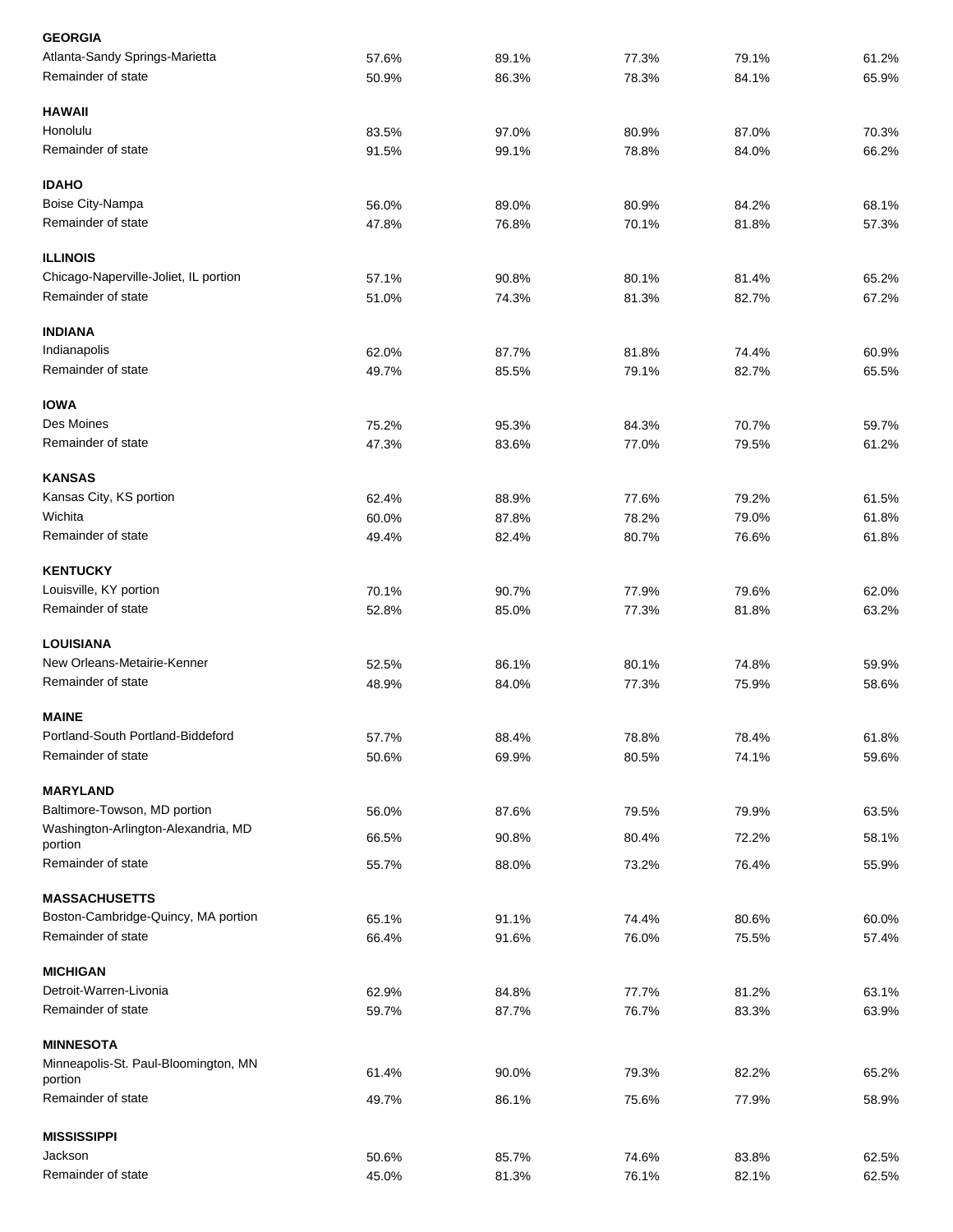| 61.4% | 93.2%                                                                | 72.8%                                                                | 78.1%                                                                                           | 56.9%                                                                         |
|-------|----------------------------------------------------------------------|----------------------------------------------------------------------|-------------------------------------------------------------------------------------------------|-------------------------------------------------------------------------------|
|       |                                                                      |                                                                      |                                                                                                 |                                                                               |
| 60.7% | 91.0%                                                                | 77.9%                                                                | 83.1%                                                                                           | 64.7%                                                                         |
| 44.5% | 80.1%                                                                | 77.8%                                                                | 80.4%                                                                                           | 62.5%                                                                         |
|       |                                                                      |                                                                      |                                                                                                 |                                                                               |
| 64.0% | 85.6%                                                                | 70.8%                                                                | 83.0%                                                                                           | 58.7%                                                                         |
| 42.1% | 71.1%                                                                | 72.1%                                                                | 83.3%                                                                                           | 60.1%                                                                         |
|       |                                                                      |                                                                      |                                                                                                 |                                                                               |
| 59.3% | 91.1%                                                                | 74.1%                                                                | 80.3%                                                                                           | 59.5%                                                                         |
| 39.2% | 75.7%                                                                | 72.2%                                                                | 75.8%                                                                                           | 54.7%                                                                         |
|       |                                                                      |                                                                      |                                                                                                 |                                                                               |
| 58.9% | 88.9%                                                                | 75.1%                                                                | 82.4%                                                                                           | 61.9%                                                                         |
| 58.3% | 88.1%                                                                | 76.1%                                                                | 80.0%                                                                                           | 60.9%                                                                         |
|       |                                                                      |                                                                      |                                                                                                 |                                                                               |
| 73.8% | 90.5%                                                                | 78.0%                                                                | 77.3%                                                                                           | 60.3%                                                                         |
| 67.9% | 94.9%                                                                | 75.6%                                                                | 76.9%                                                                                           | 58.1%                                                                         |
| 65.7% | 88.9%                                                                | 81.2%                                                                | 79.3%                                                                                           | 64.4%                                                                         |
|       |                                                                      |                                                                      |                                                                                                 |                                                                               |
|       |                                                                      |                                                                      |                                                                                                 |                                                                               |
|       |                                                                      |                                                                      |                                                                                                 | 60.2%                                                                         |
| 59.6% | 88.9%                                                                | 73.3%                                                                | 76.7%                                                                                           | 56.2%                                                                         |
|       |                                                                      |                                                                      |                                                                                                 |                                                                               |
| 61.8% | 85.6%                                                                | 73.1%                                                                | 79.2%                                                                                           | 57.9%                                                                         |
| 43.3% | 73.2%                                                                | 76.2%                                                                | 74.0%                                                                                           | 56.4%                                                                         |
|       |                                                                      |                                                                      |                                                                                                 |                                                                               |
|       |                                                                      |                                                                      |                                                                                                 | 66.4%                                                                         |
|       |                                                                      |                                                                      |                                                                                                 |                                                                               |
| 61.4% | 91.0%                                                                | 81.4%                                                                |                                                                                                 | 58.6%                                                                         |
|       |                                                                      |                                                                      |                                                                                                 |                                                                               |
| 57.5% | 91.7%                                                                |                                                                      | 84.6%                                                                                           | 63.5%                                                                         |
| 56.3% | 85.5%                                                                | 80.1%                                                                | 82.9%                                                                                           | 66.3%                                                                         |
|       |                                                                      |                                                                      |                                                                                                 |                                                                               |
|       |                                                                      |                                                                      |                                                                                                 | 67.7%                                                                         |
| 40.5% | 79.7%                                                                | 70.0%                                                                | 76.9%                                                                                           | 53.9%                                                                         |
|       |                                                                      |                                                                      |                                                                                                 |                                                                               |
|       |                                                                      |                                                                      |                                                                                                 | 64.0%                                                                         |
|       |                                                                      |                                                                      |                                                                                                 | 57.4%                                                                         |
|       |                                                                      |                                                                      |                                                                                                 | 55.4%                                                                         |
| 57.4% | 84.7%                                                                |                                                                      | 83.5%                                                                                           | 68.2%                                                                         |
|       |                                                                      |                                                                      |                                                                                                 |                                                                               |
| 51.4% | 86.2%                                                                |                                                                      | 83.1%                                                                                           | 59.0%                                                                         |
| 44.9% |                                                                      |                                                                      |                                                                                                 | 66.7%                                                                         |
| 42.2% | 73.4%                                                                | 77.7%                                                                | 86.5%                                                                                           | 67.2%                                                                         |
|       |                                                                      |                                                                      |                                                                                                 |                                                                               |
| 72.3% | 93.1%                                                                | 85.0%                                                                | 86.2%                                                                                           | 73.2%                                                                         |
| 45.2% | 81.0%                                                                | 77.8%                                                                | 85.5%                                                                                           | 66.6%                                                                         |
|       |                                                                      |                                                                      |                                                                                                 |                                                                               |
| 72.4% | 93.3%                                                                | 74.8%                                                                | 80.1%                                                                                           | 59.9%                                                                         |
|       |                                                                      |                                                                      |                                                                                                 | 67.2%                                                                         |
|       | 92.1%                                                                | 73.8%                                                                | 80.5%                                                                                           | 59.4%                                                                         |
|       | 61.3%<br>58.7%<br>62.5%<br>66.8%<br>53.4%<br>69.4%<br>60.9%<br>62.4% | 88.9%<br>88.3%<br>85.2%<br>90.5%<br>93.5%<br>95.0%<br>85.7%<br>87.7% | 79.0%<br>78.2%<br>75.0%<br>81.4%<br>79.6%<br>72.2%<br>78.2%<br>81.7%<br>70.9%<br>83.2%<br>82.6% | 76.1%<br>84.8%<br>72.0%<br>83.1%<br>80.4%<br>79.5%<br>70.9%<br>80.1%<br>81.4% |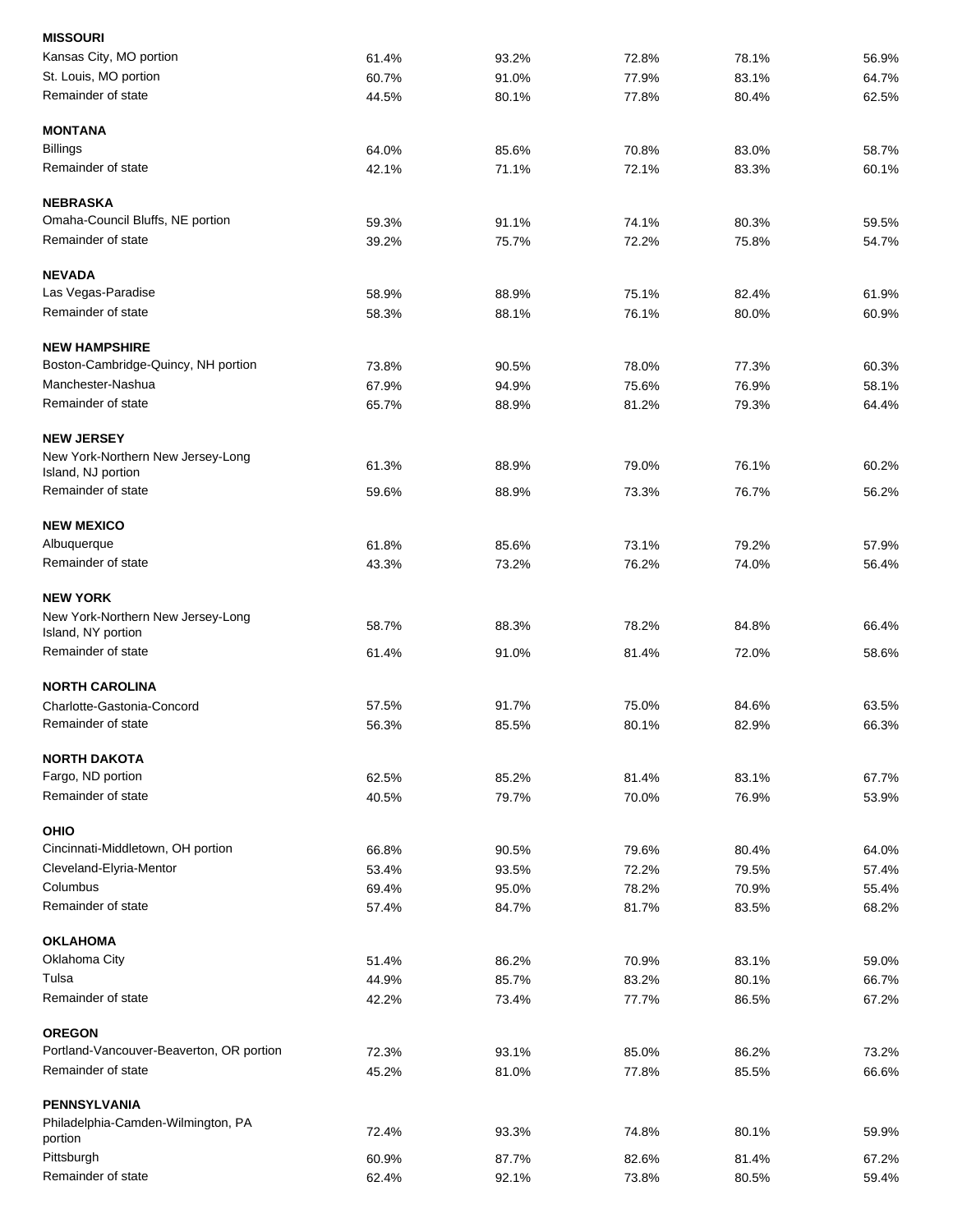| <b>RHODE ISLAND</b>                                |       |       |       |       |       |
|----------------------------------------------------|-------|-------|-------|-------|-------|
| Providence-New Bedford-Fall River, RI<br>portion   | 63.6% | 90.6% | 76.3% | 81.2% | 62.0% |
| <b>SOUTH CAROLINA</b>                              |       |       |       |       |       |
| Columbia                                           | 56.9% | 86.6% | 81.1% | 76.9% | 62.3% |
| Remainder of state                                 | 54.2% | 85.4% | 77.5% | 85.1% | 66.0% |
| <b>SOUTH DAKOTA</b>                                |       |       |       |       |       |
| Sioux Falls                                        | 51.3% | 87.0% | 82.1% | 81.7% | 67.1% |
| Remainder of state                                 | 41.8% | 78.1% | 71.2% | 77.6% | 55.2% |
| <b>TENNESSEE</b>                                   |       |       |       |       |       |
| Memphis, TN portion                                | 70.1% | 93.0% | 87.7% | 73.9% | 64.8% |
| Nashville-Davidson--Murfreesboro                   | 64.4% | 90.9% | 80.9% | 78.9% | 63.8% |
| Remainder of state                                 | 43.2% | 82.4% | 78.9% | 82.4% | 65.0% |
| <b>TEXAS</b>                                       |       |       |       |       |       |
| Dallas-Fort Worth-Arlington                        | 54.3% | 88.0% | 76.8% | 82.5% | 63.4% |
| Houston-Sugar Land-Baytown                         | 46.6% | 88.8% | 73.2% | 84.3% | 61.8% |
| San Antonio                                        | 65.4% | 93.0% | 83.8% | 84.6% | 70.9% |
| Remainder of state                                 | 43.0% | 77.0% | 80.5% | 79.6% | 64.1% |
| <b>UTAH</b>                                        |       |       |       |       |       |
| Ogden-Clearfield                                   | 48.8% | 80.3% | 80.0% | 83.9% | 67.1% |
| Provo-Orem                                         | 48.8% | 84.2% | 61.6% | 77.0% | 47.4% |
| Salt Lake City                                     | 53.2% | 86.5% | 72.8% | 78.0% | 56.8% |
| Remainder of state                                 | 38.5% | 79.1% | 60.6% | 86.0% | 52.1% |
| <b>VERMONT</b>                                     |       |       |       |       |       |
| Burlington-South Burlington                        | 65.1% | 91.7% | 81.3% | 69.7% | 56.7% |
| Remainder of state                                 | 51.5% | 82.6% | 74.2% | 76.1% | 56.5% |
| <b>VIRGINIA</b>                                    |       |       |       |       |       |
| Virginia Beach-Norfolk-Newport News, VA<br>portion | 51.8% | 76.7% | 77.6% | 76.0% | 59.0% |
| Washington-Arlington-Alexandria, VA<br>portion     | 64.0% | 90.9% | 81.0% | 76.8% | 62.2% |
| Remainder of state                                 | 59.0% | 86.5% | 79.3% | 76.3% | 60.6% |
| <b>WASHINGTON</b>                                  |       |       |       |       |       |
| Seattle-Tacoma-Bellevue                            | 63.9% | 88.3% | 79.0% | 82.3% | 65.0% |
| Remainder of state                                 | 50.7% | 80.0% | 74.1% | 81.7% | 60.5% |
| <b>WEST VIRGINIA</b>                               |       |       |       |       |       |
| Charleston                                         | 67.3% | 90.4% | 86.2% | 86.2% | 74.3% |
| Remainder of state                                 | 49.5% | 82.7% | 80.0% | 80.7% | 64.6% |
| <b>WISCONSIN</b>                                   |       |       |       |       |       |
| Milwaukee-Waukesha-West Allis                      | 65.0% | 90.0% | 80.9% | 67.3% | 54.4% |
| Remainder of state                                 | 53.0% | 82.9% | 77.7% | 78.0% | 60.6% |
| <b>WYOMING</b>                                     |       |       |       |       |       |
| Casper                                             | 65.5% | 82.7% | 78.5% | 81.0% | 63.6% |
| Remainder of state                                 | 38.3% | 69.9% | 81.3% | 83.9% | 68.2% |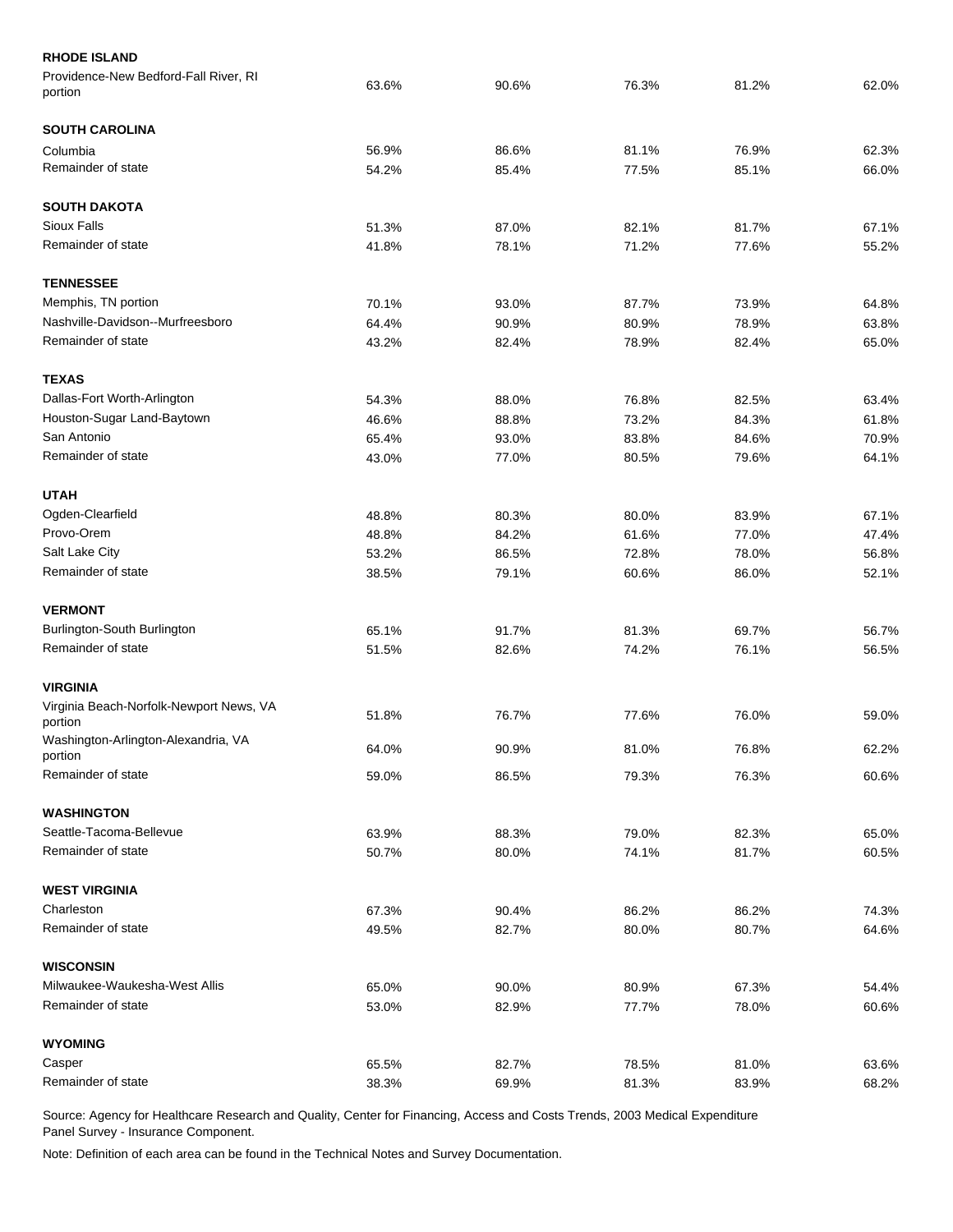**Table IX.A.1: Standard errors for health insurance offer, eligibility, take up rates for private-sector establishments and employees for areas within States: United States, 2003** 

| State / Area                                  | <b>Percent of</b><br>establishments<br>that offer health<br><b>insurance</b> | <b>Percent of</b><br>employees in<br>establishments<br>that offer | <b>Percent of</b><br>employees<br>eligible for health<br>insurance in<br>establishments<br>that offer | <b>Percent of</b><br>employees<br>eligible for<br>health<br>insurance that<br>are enrolled in<br>establishments<br>that offer | <b>Percent of</b><br>employees that<br>are enrolled in<br>establishments<br>that offer |
|-----------------------------------------------|------------------------------------------------------------------------------|-------------------------------------------------------------------|-------------------------------------------------------------------------------------------------------|-------------------------------------------------------------------------------------------------------------------------------|----------------------------------------------------------------------------------------|
| <b>ALABAMA</b>                                |                                                                              |                                                                   |                                                                                                       |                                                                                                                               |                                                                                        |
| Birmingham-Hoover                             | 3.84%                                                                        | 1.94%                                                             | 3.54%                                                                                                 | 3.87%                                                                                                                         | 3.97%                                                                                  |
| Remainder of state                            | 2.84%                                                                        | 1.20%                                                             | 3.89%                                                                                                 | 3.19%                                                                                                                         | 3.98%                                                                                  |
|                                               |                                                                              |                                                                   |                                                                                                       |                                                                                                                               |                                                                                        |
| <b>ALASKA</b>                                 |                                                                              |                                                                   |                                                                                                       |                                                                                                                               |                                                                                        |
| Anchorage                                     | 2.17%                                                                        | 1.48%                                                             | 2.23%                                                                                                 | 2.08%                                                                                                                         | 2.81%                                                                                  |
| Remainder of state                            | 3.11%                                                                        | 3.94%                                                             | 5.14%                                                                                                 | 3.37%                                                                                                                         | 4.69%                                                                                  |
| <b>ARIZONA</b>                                |                                                                              |                                                                   |                                                                                                       |                                                                                                                               |                                                                                        |
| Phoenix-Mesa-Scottsdale                       | 3.29%                                                                        | 1.84%                                                             | 1.67%                                                                                                 | 2.44%                                                                                                                         | 2.39%                                                                                  |
| Remainder of state                            | 3.68%                                                                        | 4.15%                                                             | 3.80%                                                                                                 | 4.36%                                                                                                                         | 4.44%                                                                                  |
| <b>ARKANSAS</b>                               |                                                                              |                                                                   |                                                                                                       |                                                                                                                               |                                                                                        |
| Little Rock-North Little Rock                 | 5.66%                                                                        | 2.21%                                                             | 3.83%                                                                                                 | 4.47%                                                                                                                         | 4.05%                                                                                  |
| Remainder of state                            | 3.52%                                                                        | 2.30%                                                             | 2.44%                                                                                                 | 3.12%                                                                                                                         | 2.99%                                                                                  |
|                                               |                                                                              |                                                                   |                                                                                                       |                                                                                                                               |                                                                                        |
| <b>CALIFORNIA</b>                             |                                                                              |                                                                   |                                                                                                       |                                                                                                                               |                                                                                        |
| Los Angeles-Long Beach-Santa Ana              | 2.21%                                                                        | 1.81%                                                             | 1.96%                                                                                                 | 1.14%                                                                                                                         | 2.05%                                                                                  |
| Riverside-San Bernardino-Ontario              | 5.28%                                                                        | 4.71%                                                             | 2.49%                                                                                                 | 8.29%                                                                                                                         | 7.45%                                                                                  |
| Sacramento--Arden-Arcade--Roseville           | 7.08%                                                                        | 2.75%                                                             | 7.53%                                                                                                 | 6.18%                                                                                                                         | 7.61%                                                                                  |
| San Diego-Carlsbad-San Marcos                 | 4.76%                                                                        | 3.41%                                                             | 6.32%                                                                                                 | 1.81%                                                                                                                         | 5.03%                                                                                  |
| San Francisco-Oakland-Fremont                 | 3.19%                                                                        | 1.78%                                                             | 2.38%                                                                                                 | 2.43%                                                                                                                         | 2.53%                                                                                  |
| San Jose-Sunnyvale-Santa Clara                | 5.72%                                                                        | 1.94%                                                             | 4.17%                                                                                                 | 4.07%                                                                                                                         | 4.53%                                                                                  |
| Remainder of state                            | 2.18%                                                                        | 1.29%                                                             | 2.84%                                                                                                 | 1.17%                                                                                                                         | 2.65%                                                                                  |
| <b>COLORADO</b>                               |                                                                              |                                                                   |                                                                                                       |                                                                                                                               |                                                                                        |
| Denver-Aurora                                 | 3.59%                                                                        | 1.90%                                                             | 4.19%                                                                                                 | 2.14%                                                                                                                         | 3.85%                                                                                  |
| Remainder of state                            | 2.40%                                                                        | 1.74%                                                             | 3.52%                                                                                                 | 4.98%                                                                                                                         | 3.89%                                                                                  |
| <b>CONNECTICUT</b>                            |                                                                              |                                                                   |                                                                                                       |                                                                                                                               |                                                                                        |
| Bridgeport-Stamford-Norwalk                   | 4.97%                                                                        | 2.34%                                                             | 4.59%                                                                                                 | 3.54%                                                                                                                         | 4.39%                                                                                  |
| Hartford-West Hartford-East Hartford          | 6.37%                                                                        | 4.29%                                                             | 4.63%                                                                                                 | 2.39%                                                                                                                         | 3.71%                                                                                  |
| New Haven-Milford                             | 5.61%                                                                        | 7.01%                                                             | 4.64%                                                                                                 | 2.64%                                                                                                                         | 4.01%                                                                                  |
| Remainder of state                            | 8.98%                                                                        | 5.49%                                                             | 4.27%                                                                                                 | 3.54%                                                                                                                         | 4.32%                                                                                  |
|                                               |                                                                              |                                                                   |                                                                                                       |                                                                                                                               |                                                                                        |
| <b>DELAWARE</b>                               |                                                                              |                                                                   |                                                                                                       |                                                                                                                               |                                                                                        |
| Philadelphia-Camden-Wilmington, DE<br>portion | 2.16%                                                                        | 1.16%                                                             | 2.49%                                                                                                 | 1.91%                                                                                                                         | 3.21%                                                                                  |
| Remainder of state                            | 4.52%                                                                        | 5.04%                                                             | 3.89%                                                                                                 | 3.67%                                                                                                                         | 4.05%                                                                                  |
| <b>DISTRICT OF COLUMBIA</b>                   |                                                                              |                                                                   |                                                                                                       |                                                                                                                               |                                                                                        |
| Washington-Arlington-Alexandria, DC           |                                                                              |                                                                   |                                                                                                       |                                                                                                                               |                                                                                        |
| portion                                       | 1.86%                                                                        | 0.35%                                                             | 1.77%                                                                                                 | 1.68%                                                                                                                         | 2.56%                                                                                  |
| <b>FLORIDA</b>                                |                                                                              |                                                                   |                                                                                                       |                                                                                                                               |                                                                                        |
| Miami-Fort Lauderdale-Miami Beach             | 3.47%                                                                        | 4.24%                                                             | 1.50%                                                                                                 | 2.28%                                                                                                                         | 3.00%                                                                                  |
| Orlando-Kissimmee                             | 6.17%                                                                        | 2.00%                                                             | 4.63%                                                                                                 | 2.69%                                                                                                                         | 3.97%                                                                                  |
| Tampa-St. Petersburg-Clearwater               | 4.43%                                                                        | 2.19%                                                             | 3.09%                                                                                                 | 5.24%                                                                                                                         | 4.50%                                                                                  |
| Remainder of state                            | 3.97%                                                                        | 3.32%                                                             | 2.34%                                                                                                 | 2.28%                                                                                                                         | 2.12%                                                                                  |
|                                               |                                                                              |                                                                   |                                                                                                       |                                                                                                                               |                                                                                        |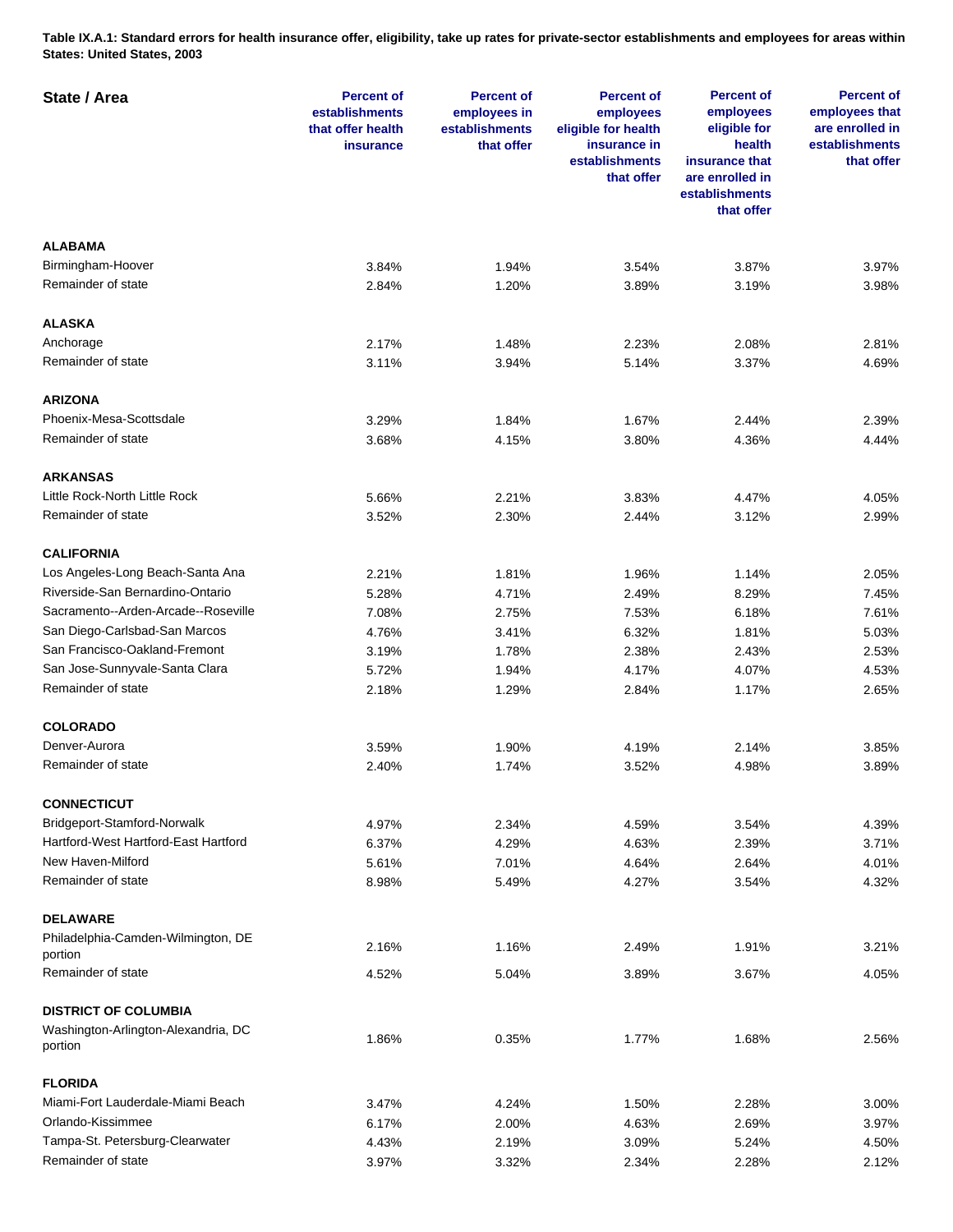| <b>GEORGIA</b>                                 |       |       |       |       |       |
|------------------------------------------------|-------|-------|-------|-------|-------|
| Atlanta-Sandy Springs-Marietta                 | 2.30% | 2.18% | 2.97% | 2.46% | 3.71% |
| Remainder of state                             | 3.67% | 2.66% | 5.04% | 2.67% | 5.23% |
| <b>HAWAII</b>                                  |       |       |       |       |       |
| Honolulu                                       | 2.27% | 0.52% | 2.41% | 1.36% | 2.56% |
| Remainder of state                             | 2.60% | 0.47% | 3.01% | 1.94% | 3.45% |
| <b>IDAHO</b>                                   |       |       |       |       |       |
| Boise City-Nampa                               | 4.83% | 1.74% | 2.80% | 2.50% | 2.88% |
| Remainder of state                             | 3.31% | 2.58% | 2.35% | 2.61% | 2.10% |
| <b>ILLINOIS</b>                                |       |       |       |       |       |
| Chicago-Naperville-Joliet, IL portion          | 3.09% | 2.23% | 2.37% | 2.37% | 3.18% |
| Remainder of state                             | 5.47% | 5.70% | 2.88% | 2.51% | 3.08% |
| <b>INDIANA</b>                                 |       |       |       |       |       |
| Indianapolis                                   | 5.84% | 3.84% | 4.10% | 4.25% | 3.84% |
| Remainder of state                             | 3.58% | 2.06% | 2.71% | 1.76% | 2.75% |
| <b>IOWA</b>                                    |       |       |       |       |       |
| Des Moines                                     | 3.75% | 1.22% | 4.14% | 6.57% | 5.69% |
| Remainder of state                             | 3.73% | 2.61% | 2.17% | 2.24% | 3.01% |
| <b>KANSAS</b>                                  |       |       |       |       |       |
| Kansas City, KS portion                        | 5.04% | 3.60% | 4.99% | 2.07% | 3.45% |
| Wichita                                        | 4.99% | 4.51% | 5.29% | 3.38% | 4.91% |
| Remainder of state                             | 2.58% | 1.60% | 3.21% | 4.20% | 4.03% |
| <b>KENTUCKY</b>                                |       |       |       |       |       |
| Louisville, KY portion                         | 3.23% | 3.00% | 4.19% | 2.68% | 4.48% |
| Remainder of state                             | 2.64% | 2.16% | 2.83% | 1.56% | 2.92% |
| <b>LOUISIANA</b>                               |       |       |       |       |       |
| New Orleans-Metairie-Kenner                    | 3.50% | 4.13% | 2.43% | 3.55% | 4.16% |
| Remainder of state                             | 2.87% | 2.01% | 3.42% | 4.05% | 3.63% |
| <b>MAINE</b>                                   |       |       |       |       |       |
| Portland-South Portland-Biddeford              | 5.18% | 1.82% | 2.43% | 2.17% | 2.74% |
| Remainder of state                             | 3.49% | 3.04% | 3.37% | 3.71% | 3.62% |
| <b>MARYLAND</b>                                |       |       |       |       |       |
| <b>Baltimore-Towson</b>                        | 4.99% | 3.86% | 2.75% | 1.71% | 2.66% |
| Washington-Arlington-Alexandria, MD<br>portion | 3.61% | 2.20% | 1.96% | 3.44% | 3.52% |
| Remainder of state                             | 8.45% | 3.29% | 5.44% | 5.88% | 6.42% |
| <b>MASSACHUSETTS</b>                           |       |       |       |       |       |
| Boston-Cambridge-Quincy, MA portion            | 3.33% | 1.01% | 3.49% | 1.62% | 2.97% |
| Remainder of state                             | 3.59% | 2.08% | 2.61% | 4.13% | 4.78% |
| <b>MICHIGAN</b>                                |       |       |       |       |       |
| Detroit-Warren-Livonia                         | 4.30% | 6.23% | 2.70% | 1.95% | 3.18% |
| Remainder of state                             | 3.02% | 2.15% | 3.31% | 2.27% | 2.45% |
| <b>MINNESOTA</b>                               |       |       |       |       |       |
| Minneapolis-St. Paul-Bloomington, MN           |       |       |       |       |       |
| portion                                        | 3.63% | 2.28% | 2.79% | 1.72% | 2.40% |
| Remainder of state                             | 3.68% | 1.98% | 3.30% | 3.29% | 2.49% |
| <b>MISSISSIPPI</b>                             |       |       |       |       |       |
| Jackson                                        | 6.29% | 3.31% | 4.50% | 3.73% | 4.20% |
| Remainder of state                             | 2.93% | 2.35% | 3.35% | 1.05% | 2.78% |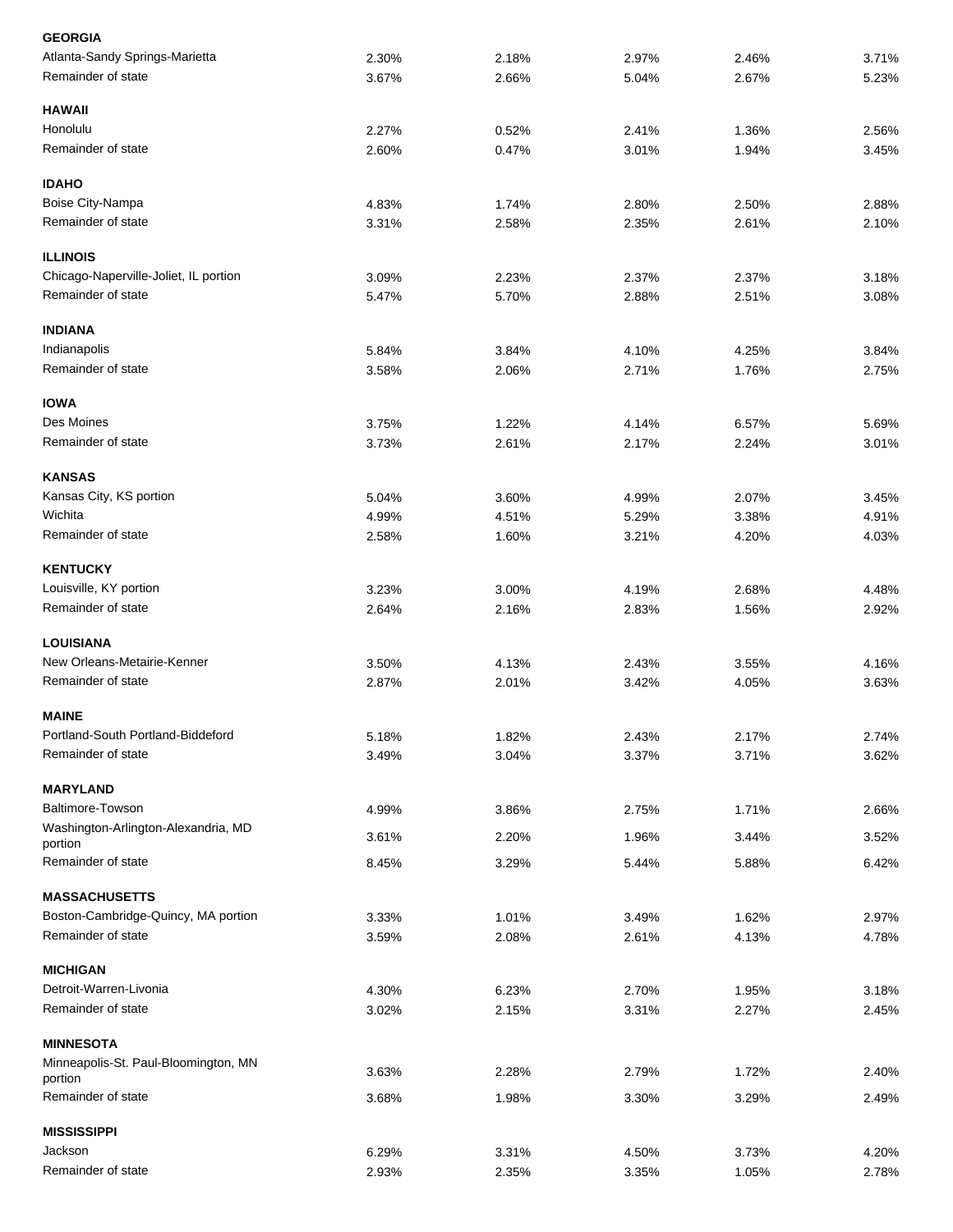| <b>MISSOURI</b>                               |       |       |       |       |       |
|-----------------------------------------------|-------|-------|-------|-------|-------|
| Kansas City, MO portion                       | 4.02% | 1.88% | 6.01% | 3.55% | 5.39% |
| St. Louis, MO portion                         | 2.59% | 2.00% | 3.68% | 2.85% | 4.18% |
| Remainder of state                            | 3.73% | 3.64% | 3.79% | 2.68% | 3.48% |
| <b>MONTANA</b>                                |       |       |       |       |       |
| <b>Billings</b>                               | 4.62% | 4.51% | 5.31% | 2.89% | 4.42% |
| Remainder of state                            | 3.79% | 2.94% | 4.51% | 2.30% | 4.36% |
| <b>NEBRASKA</b>                               |       |       |       |       |       |
| Omaha-Council Bluffs, NE portion              | 6.09% | 5.15% | 2.96% | 2.12% | 3.25% |
| Remainder of state                            | 3.76% | 3.46% | 3.14% | 2.93% | 1.85% |
| <b>NEVADA</b>                                 |       |       |       |       |       |
| Las Vegas-Paradise                            | 4.51% | 2.09% | 2.31% | 2.16% | 2.96% |
| Remainder of state                            | 5.01% | 1.49% | 3.75% | 3.06% | 4.23% |
| <b>NEW HAMPSHIRE</b>                          |       |       |       |       |       |
| Boston-Cambridge-Quincy, NH portion           | 2.82% | 2.54% | 3.90% | 2.48% | 2.40% |
| Manchester-Nashua                             |       |       |       |       |       |
| Remainder of state                            | 4.14% | 1.28% | 3.31% | 2.49% | 3.34% |
|                                               | 4.93% | 5.21% | 2.47% | 2.16% | 2.63% |
| <b>NEW JERSEY</b>                             |       |       |       |       |       |
| New York-Northern New Jersey-Long             | 1.54% | 1.36% | 2.42% | 2.76% | 3.42% |
| Island, NJ portion                            |       |       |       |       |       |
| Remainder of state                            | 5.95% | 3.74% | 5.61% | 3.23% | 3.19% |
| <b>NEW MEXICO</b>                             |       |       |       |       |       |
| Albuquerque                                   | 3.97% | 2.85% | 4.84% | 1.67% | 4.52% |
| Remainder of state                            | 4.29% | 3.25% | 2.77% | 3.57% | 2.68% |
| <b>NEW YORK</b>                               |       |       |       |       |       |
| New York-Northern New Jersey-Long             |       |       |       |       |       |
| Island, NY portion                            | 1.60% | 0.80% | 2.83% | 1.13% | 2.92% |
| Remainder of state                            | 2.50% | 0.92% | 1.81% | 2.89% | 2.39% |
| <b>NORTH CAROLINA</b>                         |       |       |       |       |       |
| Charlotte-Gastonia-Concord                    | 7.77% | 3.15% | 5.69% | 2.60% | 5.69% |
| Remainder of state                            | 1.22% | 1.39% | 2.05% | 1.43% | 2.10% |
| <b>NORTH DAKOTA</b>                           |       |       |       |       |       |
| Fargo, ND portion                             | 4.40% | 3.62% | 3.38% | 3.08% | 2.84% |
| Remainder of state                            | 2.75% | 1.83% | 2.60% | 2.40% | 2.94% |
| OHIO                                          |       |       |       |       |       |
| Cincinnati-Middletown, OH portion             | 5.77% | 2.51% | 4.39% | 5.67% | 5.99% |
| Cleveland-Elyria-Mentor                       | 5.11% | 1.88% | 4.74% | 2.85% | 4.55% |
| Columbus                                      | 4.96% | 3.89% | 6.30% | 6.12% | 6.78% |
| Remainder of state                            | 4.73% | 3.22% | 2.21% | 1.84% | 1.85% |
| <b>OKLAHOMA</b>                               |       |       |       |       |       |
| Oklahoma City                                 | 6.15% | 3.89% | 4.07% | 3.08% | 3.06% |
| Tulsa                                         | 5.13% | 3.12% | 3.98% | 2.37% | 4.14% |
| Remainder of state                            | 3.40% | 5.35% | 3.38% | 1.33% | 2.71% |
| <b>OREGON</b>                                 |       |       |       |       |       |
| Portland-Vancouver-Beaverton, OR portion      |       |       |       | 2.06% |       |
|                                               | 2.00% | 1.39% | 2.65% |       | 2.84% |
| Remainder of state                            | 3.52% | 1.77% | 3.94% | 1.98% | 4.03% |
| <b>PENNSYLVANIA</b>                           |       |       |       |       |       |
| Philadelphia-Camden-Wilmington, PA<br>portion | 3.38% | 1.44% | 3.20% | 3.35% | 3.83% |
| Pittsburgh                                    | 4.82% | 4.27% | 3.46% | 3.62% | 4.73% |
| Remainder of state                            | 4.19% | 1.07% | 1.92% | 1.67% | 2.23% |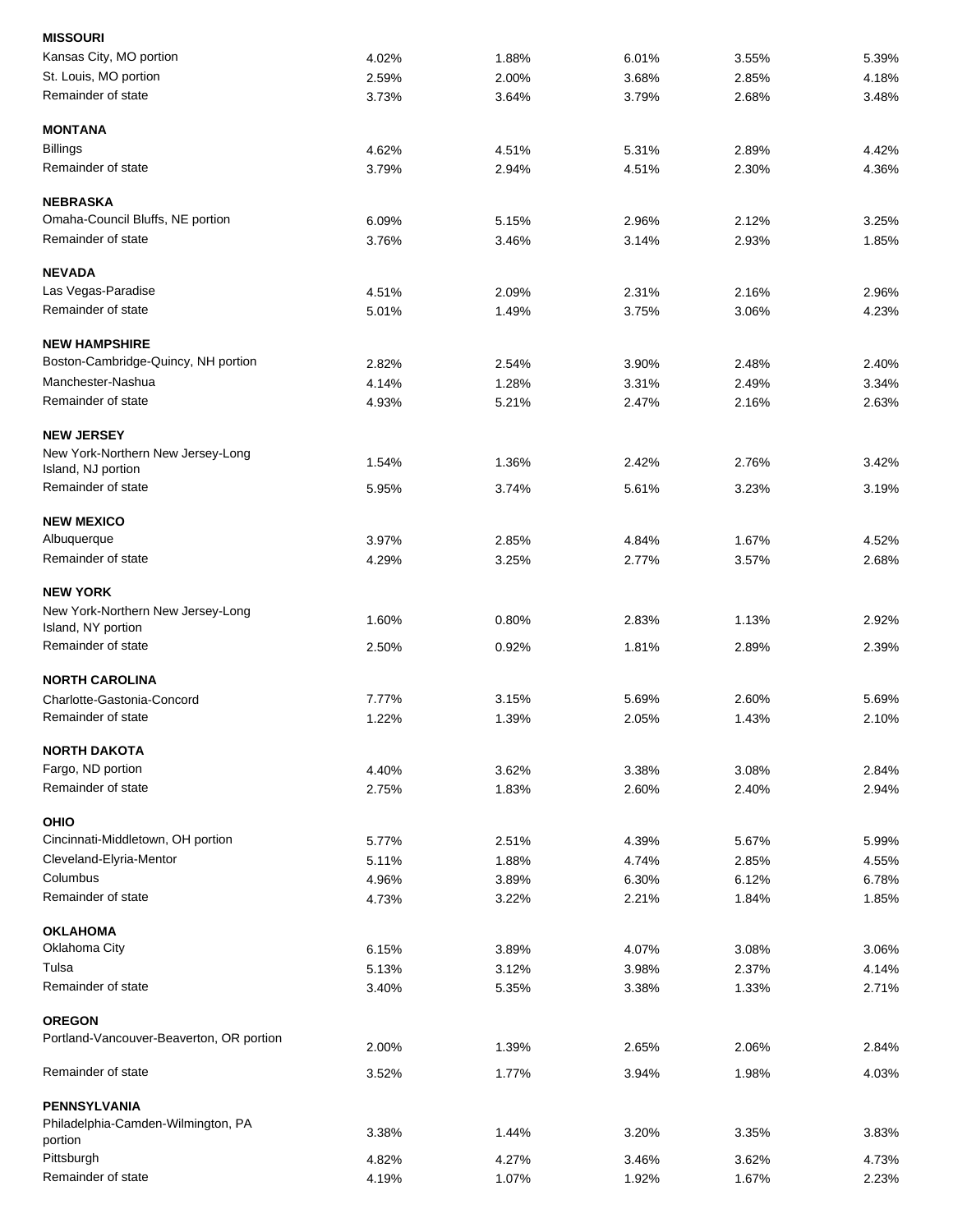| <b>RHODE ISLAND</b>                                |       |        |       |       |       |
|----------------------------------------------------|-------|--------|-------|-------|-------|
| Providence-New Bedford-Fall River, RI<br>portion   | 2.64% | 0.85%  | 2.63% | 1.06% | 2.59% |
| <b>SOUTH CAROLINA</b>                              |       |        |       |       |       |
| Columbia                                           | 8.75% | 5.45%  | 4.26% | 5.35% | 4.76% |
| Remainder of state                                 | 3.33% | 1.61%  | 1.97% | 1.53% | 2.40% |
| <b>SOUTH DAKOTA</b>                                |       |        |       |       |       |
| <b>Sioux Falls</b>                                 | 4.84% | 3.22%  | 4.27% | 1.84% | 4.24% |
| Remainder of state                                 | 4.10% | 2.87%  | 2.38% | 1.56% | 1.61% |
| <b>TENNESSEE</b>                                   |       |        |       |       |       |
| Memphis, TN portion                                | 4.99% | 4.99%  | 2.89% | 6.56% | 5.48% |
| Nashville-Davidson--Murfreesboro                   | 4.10% | 2.71%  | 3.50% | 3.41% | 4.44% |
| Remainder of state                                 | 2.08% | 2.06%  | 2.84% | 1.88% | 2.43% |
| <b>TEXAS</b>                                       |       |        |       |       |       |
| Dallas-Fort Worth-Arlington                        | 4.62% | 2.63%  | 4.07% | 1.23% | 3.82% |
| Houston-Sugar Land-Baytown                         | 3.89% | 2.27%  | 4.77% | 1.95% | 4.30% |
| San Antonio                                        | 6.68% | 4.63%  | 4.49% | 3.76% | 5.27% |
| Remainder of state                                 | 2.25% | 2.08%  | 2.05% | 1.81% | 2.37% |
| <b>UTAH</b>                                        |       |        |       |       |       |
| Ogden-Clearfield                                   | 7.15% | 8.82%  | 4.83% | 2.99% | 5.61% |
| Provo-Orem                                         | 9.20% | 11.02% | 7.12% | 5.54% | 8.19% |
| Salt Lake City                                     | 4.39% | 3.45%  | 3.50% | 2.67% | 3.37% |
| Remainder of state                                 | 5.93% | 5.84%  | 6.95% | 2.79% | 6.10% |
| <b>VERMONT</b>                                     |       |        |       |       |       |
| Burlington-South Burlington                        | 3.69% | 3.54%  | 5.67% | 4.93% | 4.97% |
| Remainder of state                                 | 3.75% | 1.50%  | 3.06% | 2.22% | 3.06% |
| <b>VIRGINIA</b>                                    |       |        |       |       |       |
| Virginia Beach-Norfolk-Newport News, VA<br>portion | 3.60% | 4.14%  | 5.77% | 2.52% | 4.75% |
| Washington-Arlington-Alexandria, VA                |       |        |       |       |       |
| portion                                            | 3.86% | 1.24%  | 3.94% | 2.67% | 3.87% |
| Remainder of state                                 | 2.50% | 3.32%  | 2.68% | 3.51% | 3.29% |
| <b>WASHINGTON</b>                                  |       |        |       |       |       |
| Seattle-Tacoma-Bellevue                            | 2.23% | 2.30%  | 2.48% | 2.51% | 2.84% |
| Remainder of state                                 | 3.01% | 2.87%  | 2.94% | 4.98% | 4.79% |
| <b>WEST VIRGINIA</b>                               |       |        |       |       |       |
| Charleston                                         | 5.16% | 4.26%  | 4.44% | 3.98% | 6.09% |
| Remainder of state                                 | 2.64% | 2.36%  | 2.61% | 2.06% | 2.58% |
| <b>WISCONSIN</b>                                   |       |        |       |       |       |
| Milwaukee-Waukesha-West Allis                      | 4.91% | 2.22%  | 2.11% | 4.37% | 3.03% |
| Remainder of state                                 | 2.69% | 2.76%  | 2.13% | 2.13% | 2.13% |
| <b>WYOMING</b>                                     |       |        |       |       |       |
| Casper                                             | 4.30% | 4.19%  | 3.74% | 3.70% | 4.03% |
| Remainder of state                                 | 1.10% | 2.51%  | 2.93% | 2.33% | 3.52% |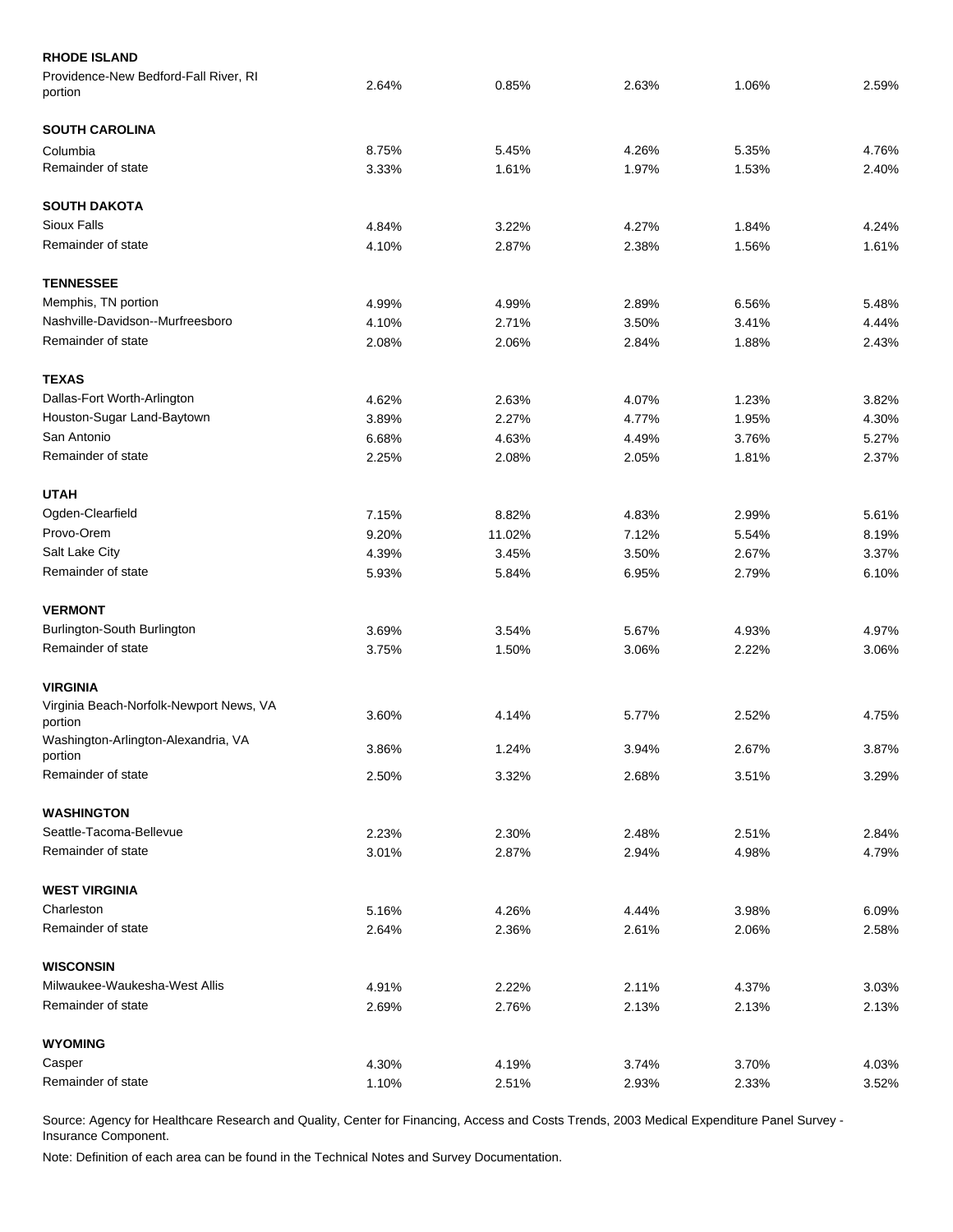**Table IX.A.2: Average total premiums and employee contributions (in dollars) for private-sector establishments for areas within States: United States, 2003** 

| State / Area                                | <b>Single</b><br>premium | Single<br>contribution | Employee-<br>plus-one<br>premium | Employee-<br>plus-one<br>contribution | Family<br>premium | Family<br>contribution |
|---------------------------------------------|--------------------------|------------------------|----------------------------------|---------------------------------------|-------------------|------------------------|
| <b>ALABAMA</b>                              |                          |                        |                                  |                                       |                   |                        |
| Birmingham-Hoover                           | 3,169                    | 465                    | 5,835                            | 1,079                                 | 7,729             | 2,112                  |
| Remainder of state                          | 3,151                    | 710                    | 6,249                            | 1,375                                 | 8,169             | 2,360                  |
| <b>ALASKA</b>                               |                          |                        |                                  |                                       |                   |                        |
| Anchorage                                   | 3,868                    | 460                    | 7,003                            | 1,440                                 | 11,109            | 2,199                  |
| Remainder of state                          | 4,273                    | 384                    | 6,388                            | 1,193                                 | 10,086            | 1,373                  |
| <b>ARIZONA</b>                              |                          |                        |                                  |                                       |                   |                        |
| Phoenix-Mesa-Scottsdale                     | 3,159                    | 573                    | 6,272                            | 1,542                                 | 9,047             | 2,942                  |
| Remainder of state                          | 3,366                    | 521                    | 5,994                            | 1,375                                 | 8,726             | 1,895                  |
| <b>ARKANSAS</b>                             |                          |                        |                                  |                                       |                   |                        |
| Little Rock-North Little Rock               | 3,106                    | 663                    | 5,426                            | 1,578                                 | 7,758             | 2,186                  |
| Remainder of state                          | 3,135                    | 637                    | 5,790                            | 1,763                                 | 8,060             | 2,408                  |
| <b>CALIFORNIA</b>                           |                          |                        |                                  |                                       |                   |                        |
| Los Angeles-Long Beach-Santa Ana            | 3,211                    | 449                    | 6,649                            | 1,767                                 | 9,469             | 2,755                  |
| Riverside-San Bernardino-Ontario            | 3,508                    | 425                    | 5,659                            | 895                                   | 8,782             | 1,588                  |
| Sacramento--Arden-Arcade--Roseville         | 2,914                    | 421                    | 6,086                            | 1,160                                 | 10,099            | 2,345                  |
| San Diego-Carlsbad-San Marcos               | 3,384                    | 593                    | 6,197                            | 1,659                                 | 8,476             | 1,917                  |
| San Francisco-Oakland-Fremont               | 3,402                    | 429                    | 6,473                            | 1,180                                 | 9,323             | 1,963                  |
| San Jose-Sunnyvale-Santa Clara              | 3,374                    | 729                    | 6,303                            | 1,927                                 | 8,376             | 2,623                  |
| Remainder of state                          | 3,251                    | 446                    | 6,535                            | 1,599                                 | 8,906             | 2,200                  |
| <b>COLORADO</b>                             |                          |                        |                                  |                                       |                   |                        |
| Denver-Aurora                               | 3,710                    | 613                    | 6,929                            | 1,632                                 | 9,752             | 2,611                  |
| Remainder of state                          | 3,555                    | 538                    | 6,821                            | 1,550                                 | 9,199             | 2,177                  |
| <b>CONNECTICUT</b>                          |                          |                        |                                  |                                       |                   |                        |
| Bridgeport-Stamford-Norwalk                 | 3,798                    | 715                    | 7,223                            | 1,673                                 | 9,909             | 2,208                  |
| Hartford-West Hartford-East Hartford        | 3,504                    | 877                    | 7,109                            | 1,867                                 | 9,705             | 2,790                  |
| New Haven-Milford                           | 4,046                    | 875                    | 8,849                            | 2,395                                 | 10,761            | 2,735                  |
| Remainder of state                          | 3,438                    | 648 *                  | 7,650                            | $1,768$ *                             | 10,613            | $1,354$ *              |
| <b>DELAWARE</b>                             |                          |                        |                                  |                                       |                   |                        |
| Philadelphia-Camden-Wilmington, DE portion  | 3,926                    | 677                    | 6,879                            | 1,546                                 | 10,863            | 2.162                  |
| Remainder of state                          | 3,559                    | 848                    | 6,253                            | 1,792                                 | 8,950             | 2,537                  |
| <b>DISTRICT OF COLUMBIA</b>                 |                          |                        |                                  |                                       |                   |                        |
| Washington-Arlington-Alexandria, DC portion | 3,740                    | 710                    | 7,442                            | 1,777                                 | 10,748            | 2,474                  |
| <b>FLORIDA</b>                              |                          |                        |                                  |                                       |                   |                        |
| Miami-Fort Lauderdale-Miami Beach           | 3,572                    | 791                    | 6,995                            | 2,082                                 | 10,390            | 3,395                  |
| Orlando-Kissimmee                           | 3,564                    | 858                    | 6,818                            | 1,999                                 | 9,872             | 2,998                  |
| Tampa-St. Petersburg-Clearwater             | 3,821                    | 648                    | 6,461                            | 1,792                                 | 8,823             | 2,582                  |
| Remainder of state                          | 3,468                    | 757                    | 6,639                            | 1,996                                 | 9,028             | 2,631                  |
| <b>GEORGIA</b>                              |                          |                        |                                  |                                       |                   |                        |
| Atlanta-Sandy Springs-Marietta              | 3,488                    | 650                    | 6,724                            | 1,615                                 | 9,825             | 2,417                  |
| Remainder of state                          | 3,831                    | 772                    | 6,420                            | 1,713                                 | 7,204             | 2,219                  |
| <b>HAWAII</b>                               |                          |                        |                                  |                                       |                   |                        |
| Honolulu                                    | 3,088                    | 249                    | 5,969                            | 1,240                                 | 8,312             | 2,010                  |
| Remainder of state                          | 2,883                    | 254                    | 5,488                            | 1,421                                 | 6,988             | 2,128                  |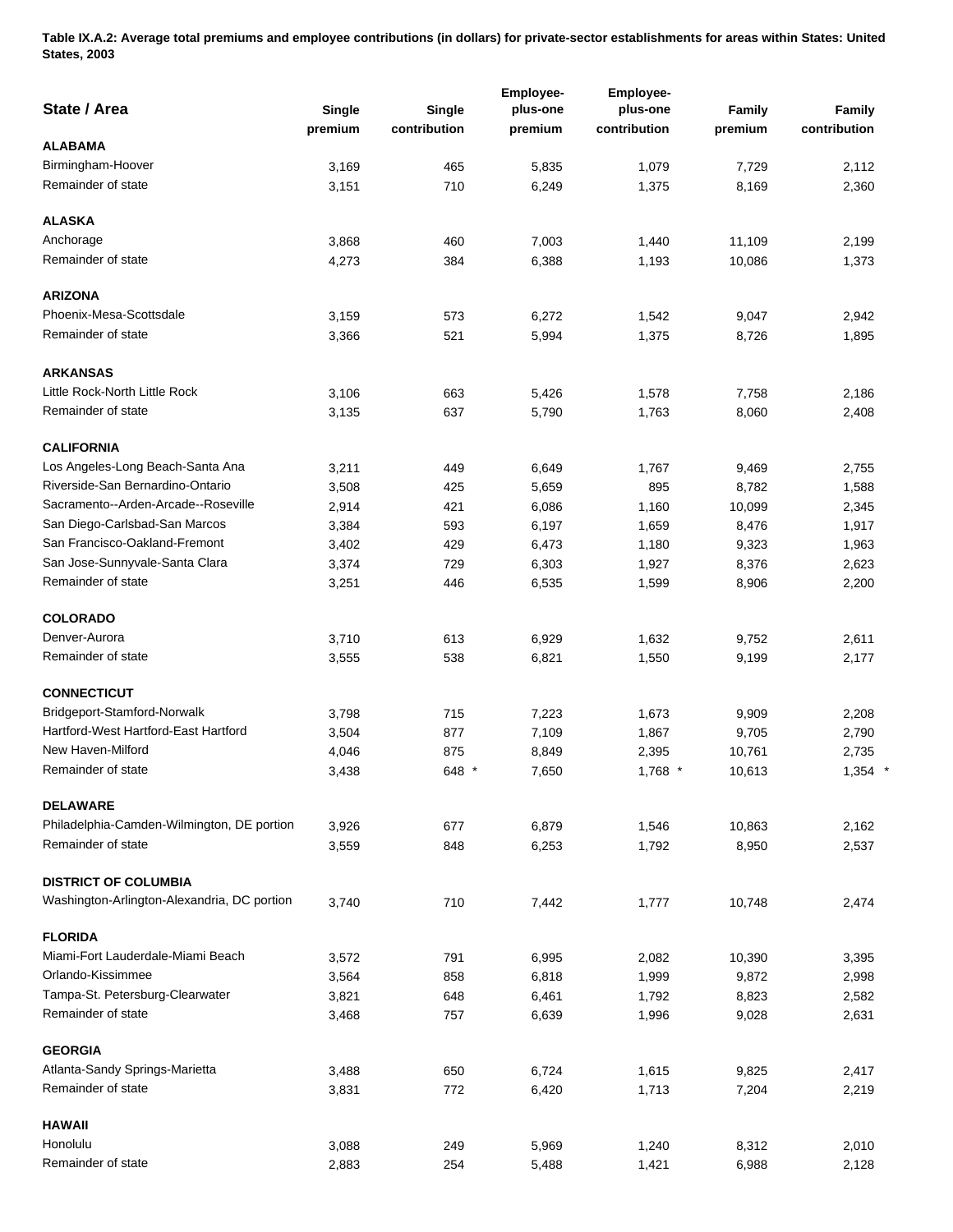| <b>IDAHO</b>                                |                |     |                |                |                 |                |
|---------------------------------------------|----------------|-----|----------------|----------------|-----------------|----------------|
| Boise City-Nampa                            | 3,441          | 592 | 6,250          | 1,783          | 8,525           | 2,531          |
| Remainder of state                          | 3,194          | 476 | 6,262          | 1,496          | 8,619           | 2,189          |
| <b>ILLINOIS</b>                             |                |     |                |                |                 |                |
| Chicago-Naperville-Joliet, IL portion       | 3,748          | 630 | 7,194          | 1,353          | 9,952           | 2,299          |
| Remainder of state                          | 3,494          | 606 | 6,586          | 1,850          | 8,826           | 1,915          |
| <b>INDIANA</b>                              |                |     |                |                |                 |                |
| Indianapolis                                | 3,715          | 791 | 6,762          | 2,240          | 9,919           | 3,918          |
| Remainder of state                          | 3,405          | 709 | 6,452          | 1,580          | 9,108           | 1,748          |
| <b>IOWA</b>                                 |                |     |                |                |                 |                |
| Des Moines                                  | 3,313          | 731 | 6,995          | 2,122          | 8,955           | 2,401          |
| Remainder of state                          | 3,254          | 664 | 6,326          | 1,422          | 8,335           | 2,147          |
| <b>KANSAS</b>                               |                |     |                |                |                 |                |
| Kansas City, KS portion                     | 3,363          | 873 | 6,709          | 2,130          | 9,068           | 2,841          |
| Wichita                                     | 3,114          | 643 | 6,141          | 1,778          | 8,900           | 2,209          |
| Remainder of state                          | 3,588          | 803 | 6,571          | 1,962          | 8,813           | 2,658          |
| <b>KENTUCKY</b>                             |                |     |                |                |                 |                |
| Louisville, KY portion                      | 3,294          | 598 | 6,095          | $1,366$ *      | 8,413           | 2,412          |
| Remainder of state                          | 3,508          | 732 | 6,705          | 1,731          | 9,387           | 2,261          |
| <b>LOUISIANA</b>                            |                |     |                |                |                 |                |
| New Orleans-Metairie-Kenner                 | 3,360          | 639 | 6,741          | 1,708          | 8,890           | 2,193          |
| Remainder of state                          | 3,294          | 630 | 6,941          | 1,633          | 8,673           | 2,745          |
| <b>MAINE</b>                                |                |     |                |                |                 |                |
| Portland-South Portland-Biddeford           | 3,849          | 701 | 7,142          | 1,904          | 10,602          | 2,988          |
| Remainder of state                          | 3,855          | 694 | 6,908          | 1,921          | 9,989           | 2,746          |
| <b>MARYLAND</b>                             |                |     |                |                |                 |                |
| Baltimore-Towson                            | 3,404          | 749 | 6,529          | 1,595          | 9,513           | 2,592          |
| Washington-Arlington-Alexandria, MD portion | 3,432          | 882 | 6,099          | 2,174          | 8,950           | 3,076          |
| Remainder of state                          | 3,492          | 717 | 7,160          | $1,330$ *      | 8,916           | 2,291          |
| <b>MASSACHUSETTS</b>                        |                |     |                |                |                 |                |
| Boston-Cambridge-Quincy, MA portion         | 3,520          | 741 | 6,672          | 1,404          | 9,973           | 2,332          |
| Remainder of state                          | 3,443          | 651 | 6,725          | 1,519          | 9,615           | 2,511          |
| <b>MICHIGAN</b>                             |                |     |                |                |                 |                |
| Detroit-Warren-Livonia                      | 3,755          | 538 | 7,034          | 1,196          | 9,790           | 1,774          |
| Remainder of state                          | 3,580          | 538 | 7,165          | 1,454          | 9,128           | 1,555          |
| <b>MINNESOTA</b>                            |                |     |                |                |                 |                |
| Minneapolis-St. Paul-Bloomington, MN        |                | 641 |                |                |                 |                |
| portion<br>Remainder of state               | 3,563<br>3,897 | 523 | 6,493<br>7,742 | 1,523<br>1,456 | 10,171<br>9,859 | 2,568<br>2,358 |
|                                             |                |     |                |                |                 |                |
| <b>MISSISSIPPI</b>                          |                |     |                |                |                 |                |
| Jackson                                     | 3,145          | 474 | 6,063          | 1,610          | 8,743           | 2,549          |
| Remainder of state                          | 3,350          | 512 | 6,163          | 1,480          | 7,878           | 2,262          |
| <b>MISSOURI</b>                             |                |     |                |                |                 |                |
| Kansas City, MO portion                     | 3,157          | 648 | 6,556          | 1,964          | 8,998           | 2,529          |
| St. Louis, MO portion                       | 3,263          | 550 | 6,471          | 1,439          | 9,292           | 2,134          |
| Remainder of state                          | 3,487          | 551 | 6,442          | 1,768          | 8,413           | 2,317          |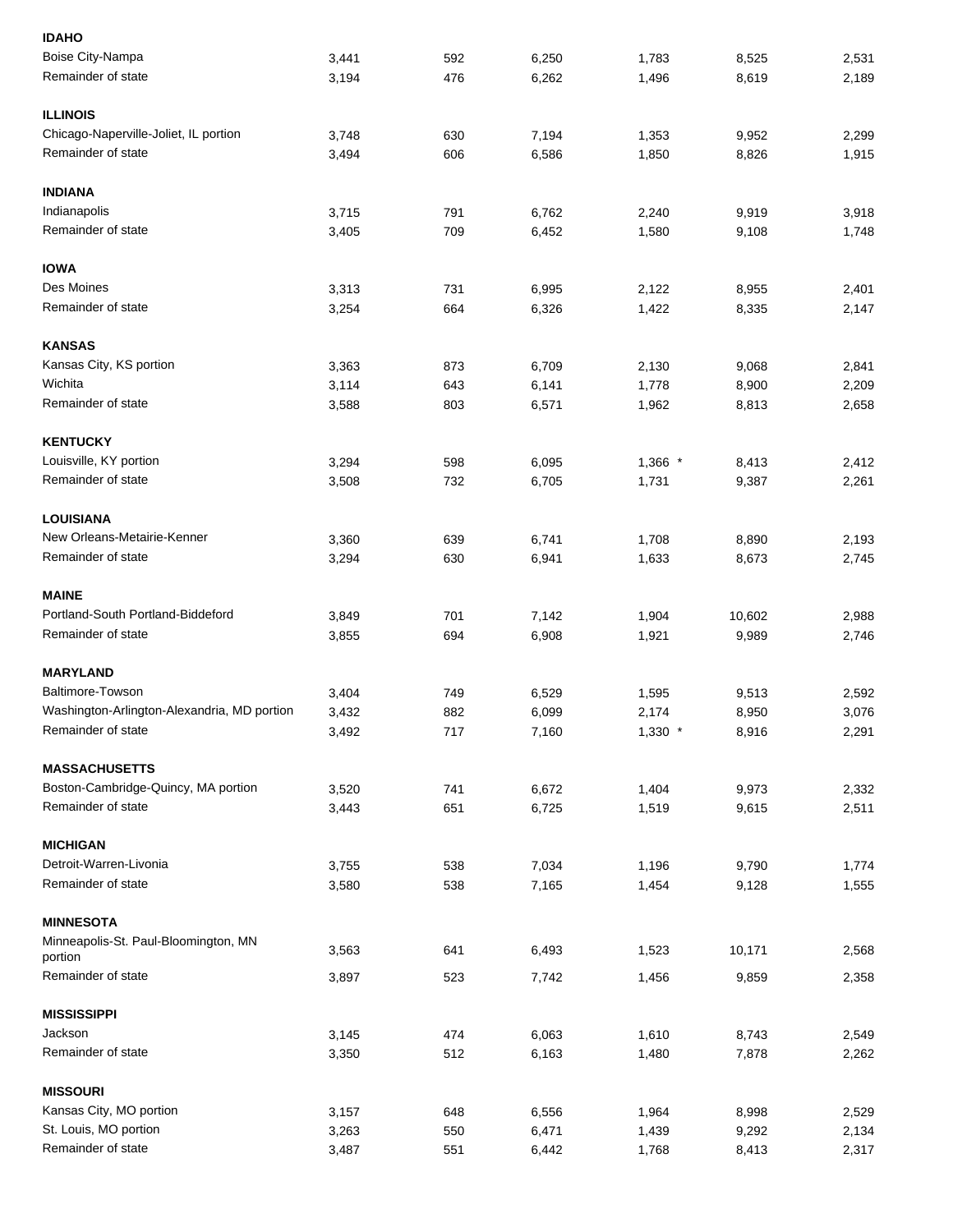| <b>MONTANA</b>                                                 |                |            |                |                |                |                |
|----------------------------------------------------------------|----------------|------------|----------------|----------------|----------------|----------------|
| <b>Billings</b>                                                | 3,235          | 308 *      | 5,494          | 1,917          | 8,530          | 2,820          |
| Remainder of state                                             | 3,583          | 523        | 7,051          | 2,030          | 8,544          | 2,321          |
| <b>NEBRASKA</b>                                                |                |            |                |                |                |                |
| Omaha-Council Bluffs, NE portion                               | 4,140          | 855        | 6,896          | 1,485          | 8,969          | 2,013          |
| Remainder of state                                             | 3,590          | 836        | 6,703          | 2,013          | 9,405          | 3,001          |
| <b>NEVADA</b>                                                  |                |            |                |                |                |                |
| Las Vegas-Paradise                                             | 3,604          | 433        | 5,929          | 1,172          | 8,635          | 2,050          |
| Remainder of state                                             | 3,506          | 586        | 6,602          | 1,554          | 9,449          | 2,256          |
| <b>NEW HAMPSHIRE</b>                                           |                |            |                |                |                |                |
| Boston-Cambridge-Quincy, NH portion                            | 3,612          | 811        | 7,174          | 1,758          | 9,608          | 2,133          |
| Manchester-Nashua                                              | 3,191          | 658        | 7,516          | 2,241          | 9,150          | 2,218          |
| Remainder of state                                             | 3,812          | 798        | 7,647          | 2,178          | 10,335         | 2,740          |
| <b>NEW JERSEY</b>                                              |                |            |                |                |                |                |
| New York-Northern New Jersey-Long Island,                      |                |            |                |                |                |                |
| NJ portion                                                     | 3,802          | 616        | 7,445          | 1,417          | 10,166         | 2,056          |
| Remainder of state                                             | 3,854          | 593        | 7,114          | 1,550          | 10,174         | 1,804          |
| <b>NEW MEXICO</b>                                              |                |            |                |                |                |                |
| Albuquerque                                                    | 3,252          | 574        | 6,079          | 1,630          | 9,117          | 2,684          |
| Remainder of state                                             | 3,461          | 610        | 6,697          | 1,721          | 9,486          | 2,321          |
| <b>NEW YORK</b>                                                |                |            |                |                |                |                |
| New York-Northern New Jersey-Long Island,<br>NY portion        | 3,838          | 632        | 7,022          | 1,099          | 9,922          | 1,761          |
| Remainder of state                                             | 3,146          | 612        | 6,478          | 1,547          | 8,487          | 1,912          |
| <b>NORTH CAROLINA</b>                                          |                |            |                |                |                |                |
| Charlotte-Gastonia-Concord                                     | 3,651          | 541        | 6,618          | 1,643          | 7,692          | 1,861          |
| Remainder of state                                             | 3,357          | 541        | 5,621          | 1,630          | 8,650          | 2,481          |
| <b>NORTH DAKOTA</b>                                            |                |            |                |                |                |                |
| Fargo, ND portion                                              | 2,957          | 495        | 5,461          | 1,140          | 7,988          | 2,089          |
| Remainder of state                                             | 3,020          | 609        | 5,751          | 1,620          | 7,811          | 2,157          |
| OHIO                                                           |                |            |                |                |                |                |
| Cincinnati-Middletown, OH portion                              | 3,426          | 564        | 6,366          | 1,332          | 9,490          | 2,616          |
| Cleveland-Elyria-Mentor                                        | 3,211          | 624        | 6,356          | 1,474          | 9,097          | 2,055          |
| Columbus                                                       | 3,321          | 627        | 6,884          | 1,223          | 8,862          | 2,449          |
| Remainder of state                                             | 3,545          | 544        | 6,633          | 1,209          | 9,116          | 1,579          |
| <b>OKLAHOMA</b>                                                |                |            |                |                |                |                |
| Oklahoma City                                                  | 3,162          | 661        |                | 1,946          |                | 2,924          |
| Tulsa                                                          |                |            | 6,261          |                | 8,972          |                |
| Remainder of state                                             | 3,603<br>3,118 | 712<br>481 | 6,432<br>6,343 | 1,394<br>1,526 | 8,965<br>8,044 | 1,994<br>2,202 |
| <b>OREGON</b>                                                  |                |            |                |                |                |                |
|                                                                |                |            |                |                |                |                |
| Portland-Vancouver-Beaverton, OR portion<br>Remainder of state | 3,289<br>3,472 | 446<br>426 | 6,137<br>6,223 | 1,739<br>1,793 | 9,194<br>8,282 | 2,212<br>2,067 |
|                                                                |                |            |                |                |                |                |
| PENNSYLVANIA                                                   |                |            |                |                |                |                |
| Philadelphia-Camden-Wilmington, PA portion                     | 3,719          | 621        | 7,187          | 1,204          | 9,378          | 2,564          |
| Pittsburgh                                                     | 3,189          | 646        | 6,572          | 1,537          | 9,193          | 2,029          |
| Remainder of state                                             | 3,392          | 450        | 6,722          | 1,118          | 8,958          | 1,749          |
| <b>RHODE ISLAND</b>                                            |                |            |                |                |                |                |
| Providence-New Bedford-Fall River, RI<br>portion               | 3,725          | 820        | 6,798          | 1,833          | 9,460          | 2,533          |
|                                                                |                |            |                |                |                |                |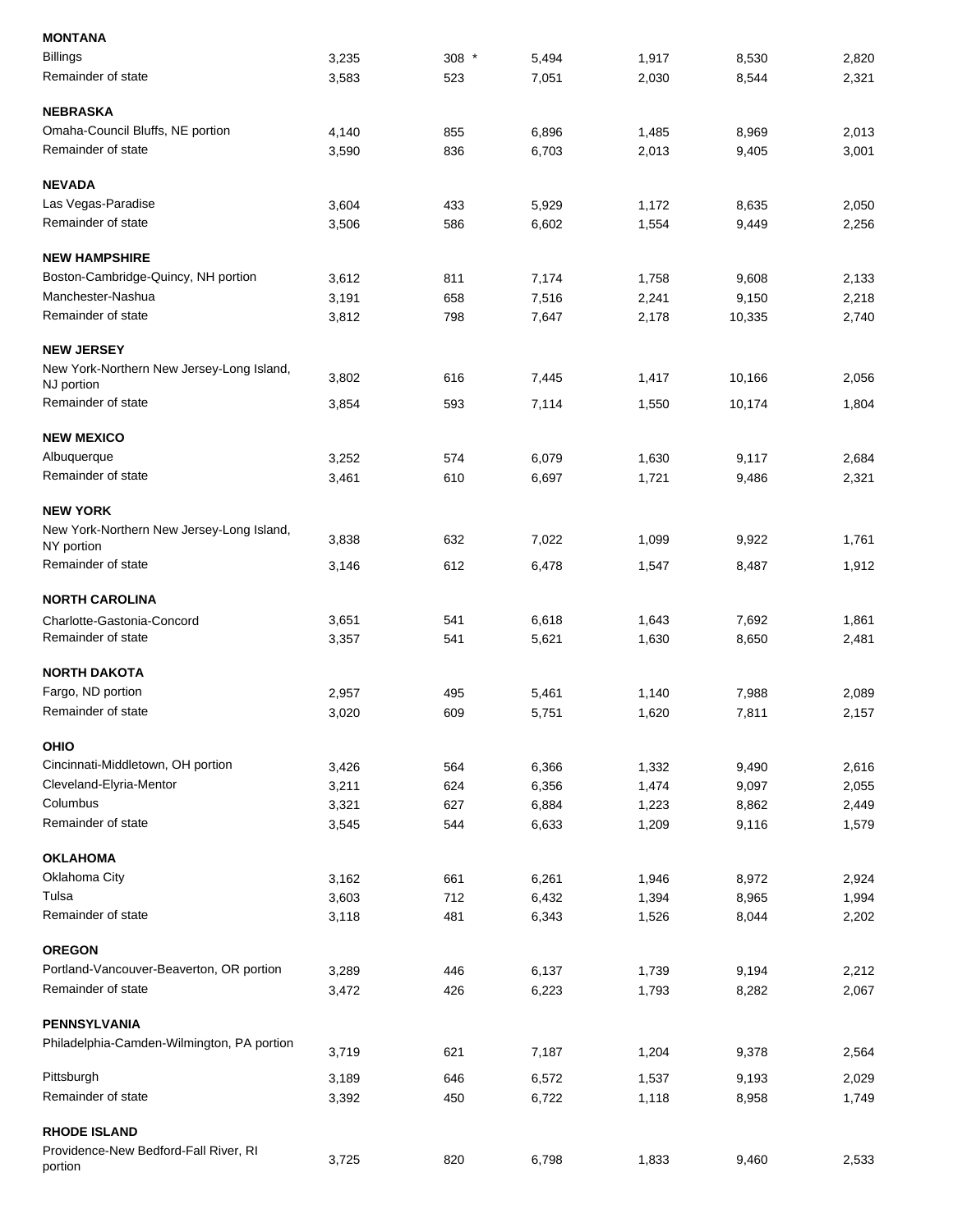| <b>SOUTH CAROLINA</b>                              |       |     |       |       |        |       |
|----------------------------------------------------|-------|-----|-------|-------|--------|-------|
| Columbia                                           | 3,266 | 691 | 5,758 | 1,541 | 8,692  | 2,908 |
| Remainder of state                                 | 3,390 | 664 | 6,395 | 1,866 | 8,954  | 2,546 |
| <b>SOUTH DAKOTA</b>                                |       |     |       |       |        |       |
| <b>Sioux Falls</b>                                 | 3,124 | 673 | 6,775 | 1,996 | 8,050  | 2,208 |
| Remainder of state                                 | 3,528 | 841 | 6,600 | 1,776 | 8,847  | 2,418 |
| <b>TENNESSEE</b>                                   |       |     |       |       |        |       |
| Memphis, TN portion                                | 3,834 | 719 | 6,396 | 2,167 | 9,262  | 2,770 |
| Nashville-Davidson--Murfreesboro                   | 3,847 | 885 | 6,741 | 1,551 | 10,247 | 2,772 |
| Remainder of state                                 | 3,340 | 695 | 6,492 | 1,832 | 8,746  | 2,381 |
| <b>TEXAS</b>                                       |       |     |       |       |        |       |
| Dallas-Fort Worth-Arlington                        | 3,635 | 536 | 6,656 | 1,858 | 9,516  | 2,527 |
| Houston-Sugar Land-Baytown                         | 3,339 | 549 | 6,985 | 1,692 | 10,204 | 2,655 |
| San Antonio                                        | 3,231 | 527 | 6,851 | 1,787 | 8,846  | 2,691 |
| Remainder of state                                 | 3,339 | 564 | 6,114 | 1,626 | 9,174  | 2,246 |
| <b>UTAH</b>                                        |       |     |       |       |        |       |
| Ogden-Clearfield                                   | 3,342 | 627 | 6,238 | 1,595 | 8,307  | 2,245 |
| Provo-Orem                                         | 3,005 | 671 | 5,653 | 1,525 | 9,322  | 2,721 |
| Salt Lake City                                     | 3,463 | 643 | 5,779 | 1,536 | 8,120  | 2,390 |
| Remainder of state                                 | 3,237 | 585 | 5,897 | 1,298 | 8,008  | 1,692 |
| <b>VERMONT</b>                                     |       |     |       |       |        |       |
| Burlington-South Burlington                        | 3,541 | 493 | 7,072 | 1,345 | 9,686  | 1,748 |
| Remainder of state                                 | 3,639 | 776 | 7,084 | 1,688 | 9,360  | 2,184 |
| <b>VIRGINIA</b>                                    |       |     |       |       |        |       |
| Virginia Beach-Norfolk-Newport News, VA<br>portion | 2,874 | 744 | 5,659 | 1,472 | 8,503  | 2,304 |
| Washington-Arlington-Alexandria, VA portion        | 3,388 | 667 | 6,681 | 1,783 | 9,743  | 2,766 |
| Remainder of state                                 | 3,411 | 575 | 6,122 | 1,569 | 8,951  | 2,738 |
| <b>WASHINGTON</b>                                  |       |     |       |       |        |       |
| Seattle-Tacoma-Bellevue                            | 3,530 | 355 | 6,579 | 1,535 | 9,451  | 2,224 |
| Remainder of state                                 | 3,503 | 438 | 6,438 | 1,265 | 8,817  | 1,784 |
| <b>WEST VIRGINIA</b>                               |       |     |       |       |        |       |
| Charleston                                         | 4,731 | 693 | 8,609 | 2,033 | 8,894  | 1,488 |
| Remainder of state                                 | 3,557 | 495 | 6,529 | 1,059 | 9,289  | 1,584 |
| <b>WISCONSIN</b>                                   |       |     |       |       |        |       |
| Milwaukee-Waukesha-West Allis                      | 4,043 | 827 | 7,653 | 1,926 | 10,797 | 2,267 |
| Remainder of state                                 | 3,624 | 831 | 6,832 | 1,947 | 9,104  | 2,255 |
| <b>WYOMING</b>                                     |       |     |       |       |        |       |
| Casper                                             | 3,132 | 499 | 6,230 | 1,525 | 9,235  | 2,573 |
| Remainder of state                                 | 3,872 | 596 | 7,118 | 1,379 | 9,670  | 1,844 |

Note: Definition of each area can be found in the Technical Notes and Survey Documentation.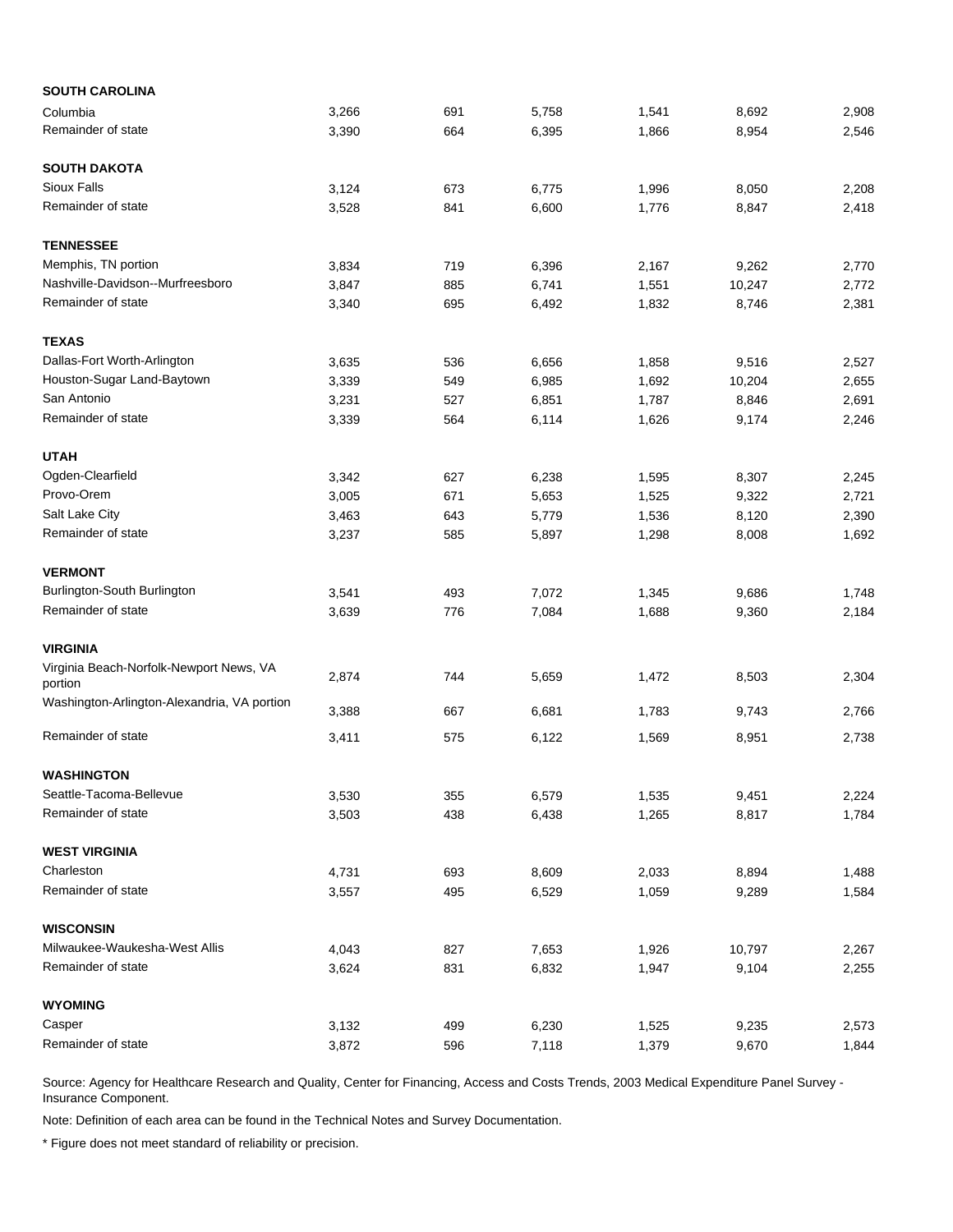**Table IX.A.2: Standard errors for average total premiums and employee contributions (in dollars) for private-sector establishments for areas within States: United States, 2003** 

| State / Area                                | Single<br>premium | Single<br>contribution | Employee-<br>plus-one<br>premium | Employee-<br>plus-one<br>contribution | Family<br>premium | Family<br>contribution |
|---------------------------------------------|-------------------|------------------------|----------------------------------|---------------------------------------|-------------------|------------------------|
| <b>ALABAMA</b>                              |                   |                        |                                  |                                       |                   |                        |
| Birmingham-Hoover                           | 139               | 79                     | 439                              | 206                                   | 206               | 200                    |
| Remainder of state                          | 74                | 48                     | 235                              | 78                                    | 191               | 110                    |
| <b>ALASKA</b>                               |                   |                        |                                  |                                       |                   |                        |
| Anchorage                                   | 306               | 66                     | 342                              | 182                                   | 511               | 185                    |
| Remainder of state                          | 372               | 56                     | 724                              | 255                                   | 466               | 410                    |
| <b>ARIZONA</b>                              |                   |                        |                                  |                                       |                   |                        |
| Phoenix-Mesa-Scottsdale                     | 82                | 38                     | 240                              | 121                                   | 305               | 283                    |
| Remainder of state                          | 80                | 125                    | 212                              | 248                                   | 455               | 344                    |
| <b>ARKANSAS</b>                             |                   |                        |                                  |                                       |                   |                        |
| Little Rock-North Little Rock               | 118               | 82                     | 240                              | 183                                   | 374               | 165                    |
| Remainder of state                          | 109               | 51                     | 335                              | 125                                   | 418               | 137                    |
| <b>CALIFORNIA</b>                           |                   |                        |                                  |                                       |                   |                        |
| Los Angeles-Long Beach-Santa Ana            | 68                | 28                     | 87                               | 96                                    | 206               | 168                    |
| Riverside-San Bernardino-Ontario            | 298               | 71                     | 446                              | 217                                   | 679               | 316                    |
| Sacramento--Arden-Arcade--Roseville         | 202               | 67                     | 400                              | 197                                   | 878               | 344                    |
| San Diego-Carlsbad-San Marcos               | 233               | 89                     | 410                              | 282                                   | 579               | 378                    |
| San Francisco-Oakland-Fremont               | 78                | 68                     | 190                              | 145                                   | 450               | 177                    |
| San Jose-Sunnyvale-Santa Clara              | 242               | 139                    | 313                              | 283                                   | 441               | 558                    |
| Remainder of state                          | 98                | 44                     | 215                              | 163                                   | 272               | 187                    |
| <b>COLORADO</b>                             |                   |                        |                                  |                                       |                   |                        |
| Denver-Aurora                               | 206               | 81                     | 259                              | 132                                   | 407               | 303                    |
| Remainder of state                          | 134               | 71                     | 367                              | 159                                   | 371               | 266                    |
| <b>CONNECTICUT</b>                          |                   |                        |                                  |                                       |                   |                        |
| Bridgeport-Stamford-Norwalk                 | 178               | 93                     | 501                              | 386                                   | 799               | 369                    |
| Hartford-West Hartford-East Hartford        | 133               | 106                    | 428                              | 194                                   | 210               | 280                    |
| New Haven-Milford                           | 151               | 141                    | 384                              | 458                                   | 338               | 105                    |
| Remainder of state                          | 382               | $202$ *                | 1,047                            | 557 *                                 | 938               | 472                    |
| <b>DELAWARE</b>                             |                   |                        |                                  |                                       |                   |                        |
| Philadelphia-Camden-Wilmington, DE portion  | 205               | 86                     | 240                              | 147                                   | 493               | 263                    |
| Remainder of state                          | 237               | 151                    | 572                              | 401                                   | 535               | 240                    |
| <b>DISTRICT OF COLUMBIA</b>                 |                   |                        |                                  |                                       |                   |                        |
| Washington-Arlington-Alexandria, DC portion | 79                | 58                     | 196                              | 128                                   | 399               | 164                    |
| <b>FLORIDA</b>                              |                   |                        |                                  |                                       |                   |                        |
| Miami-Fort Lauderdale-Miami Beach           | 110               | 62                     | 239                              | 188                                   | 362               | 275                    |
| Orlando-Kissimmee                           | 201               | 77                     | 811                              | 510                                   | 638               | 401                    |
| Tampa-St. Petersburg-Clearwater             | 284               | 90                     | 310                              | 55                                    | 511               | 343                    |
| Remainder of state                          | 93                | 49                     | 241                              | 173                                   | 490               | 222                    |
| <b>GEORGIA</b>                              |                   |                        |                                  |                                       |                   |                        |
| Atlanta-Sandy Springs-Marietta              | 103               | 57                     | 141                              | 102                                   | 356               | 170                    |
| Remainder of state                          | 208               | 107                    | 352                              | 259                                   | 807               | 245                    |
| <b>HAWAII</b>                               |                   |                        |                                  |                                       |                   |                        |
| Honolulu                                    | 105               | 38                     | 274                              | 115                                   | 135               | 144                    |
| Remainder of state                          | 74                | 34                     | 257                              | 208                                   | 367               | 312                    |

 $\star$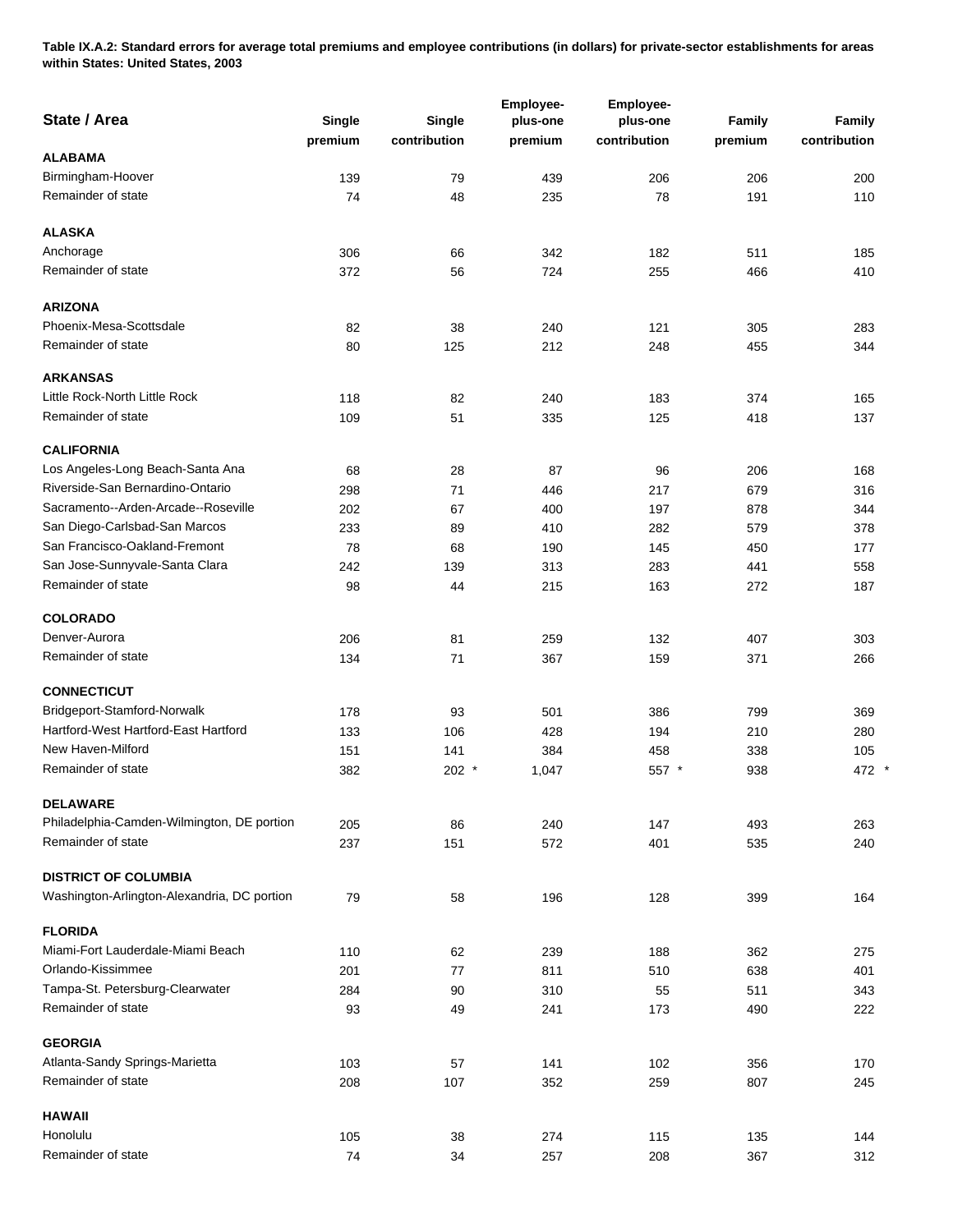| <b>IDAHO</b>                                |     |     |     |       |     |     |
|---------------------------------------------|-----|-----|-----|-------|-----|-----|
| Boise City-Nampa                            | 183 | 101 | 358 | 131   | 204 | 400 |
| Remainder of state                          | 93  | 39  | 354 | 200   | 320 | 291 |
| <b>ILLINOIS</b>                             |     |     |     |       |     |     |
| Chicago-Naperville-Joliet, IL portion       | 136 | 88  | 229 | 271   | 308 | 422 |
| Remainder of state                          | 123 | 58  | 180 | 168   | 350 | 171 |
| <b>INDIANA</b>                              |     |     |     |       |     |     |
| Indianapolis                                | 136 | 71  | 363 | 318   | 296 | 656 |
| Remainder of state                          | 148 | 59  | 298 | 181   | 295 | 228 |
| <b>IOWA</b>                                 |     |     |     |       |     |     |
| Des Moines                                  | 147 | 198 | 411 | 568   | 365 | 288 |
| Remainder of state                          | 108 | 39  | 352 | 145   | 204 | 183 |
| <b>KANSAS</b>                               |     |     |     |       |     |     |
| Kansas City, KS portion                     | 98  | 90  | 185 | 292   | 361 | 222 |
| Wichita                                     | 139 | 112 | 303 | 240   | 440 | 216 |
| Remainder of state                          | 155 | 81  | 428 | 252   | 212 | 243 |
| <b>KENTUCKY</b>                             |     |     |     |       |     |     |
| Louisville, KY portion                      | 129 | 71  | 402 | 416 * | 331 | 355 |
| Remainder of state                          | 159 | 78  | 306 | 115   | 587 | 245 |
|                                             |     |     |     |       |     |     |
| <b>LOUISIANA</b>                            |     |     |     |       |     |     |
| New Orleans-Metairie-Kenner                 | 162 | 104 | 362 | 325   | 453 | 472 |
| Remainder of state                          | 152 | 58  | 350 | 89    | 495 | 142 |
| <b>MAINE</b>                                |     |     |     |       |     |     |
| Portland-South Portland-Biddeford           | 175 | 55  | 231 | 159   | 352 | 251 |
| Remainder of state                          | 83  | 47  | 254 | 278   | 270 | 164 |
| <b>MARYLAND</b>                             |     |     |     |       |     |     |
| Baltimore-Towson                            | 206 | 95  | 247 | 249   | 459 | 349 |
| Washington-Arlington-Alexandria, MD portion | 183 | 120 | 432 | 364   | 584 | 521 |
| Remainder of state                          | 272 | 86  | 669 | 430 * | 566 | 366 |
| <b>MASSACHUSETTS</b>                        |     |     |     |       |     |     |
| Boston-Cambridge-Quincy, MA portion         | 78  | 62  | 285 | 130   | 238 | 128 |
| Remainder of state                          | 158 | 87  | 382 | 395   | 450 | 343 |
| <b>MICHIGAN</b>                             |     |     |     |       |     |     |
| Detroit-Warren-Livonia                      | 163 | 87  | 263 | 138   | 316 | 264 |
| Remainder of state                          | 106 | 58  | 466 | 318   | 328 | 185 |
| <b>MINNESOTA</b>                            |     |     |     |       |     |     |
| Minneapolis-St. Paul-Bloomington, MN        |     |     |     |       |     |     |
| portion                                     | 217 | 63  | 268 | 89    | 144 | 146 |
| Remainder of state                          | 119 | 101 | 722 | 253   | 597 | 297 |
| <b>MISSISSIPPI</b>                          |     |     |     |       |     |     |
| Jackson                                     | 235 | 92  | 224 | 95    | 387 | 356 |
| Remainder of state                          | 106 | 78  | 283 | 132   | 438 | 126 |
| <b>MISSOURI</b>                             |     |     |     |       |     |     |
| Kansas City, MO portion                     | 189 | 60  | 392 | 239   | 378 | 261 |
| St. Louis, MO portion                       | 108 | 53  | 434 | 181   | 349 | 340 |
| Remainder of state                          | 135 | 74  | 395 | 284   | 288 | 246 |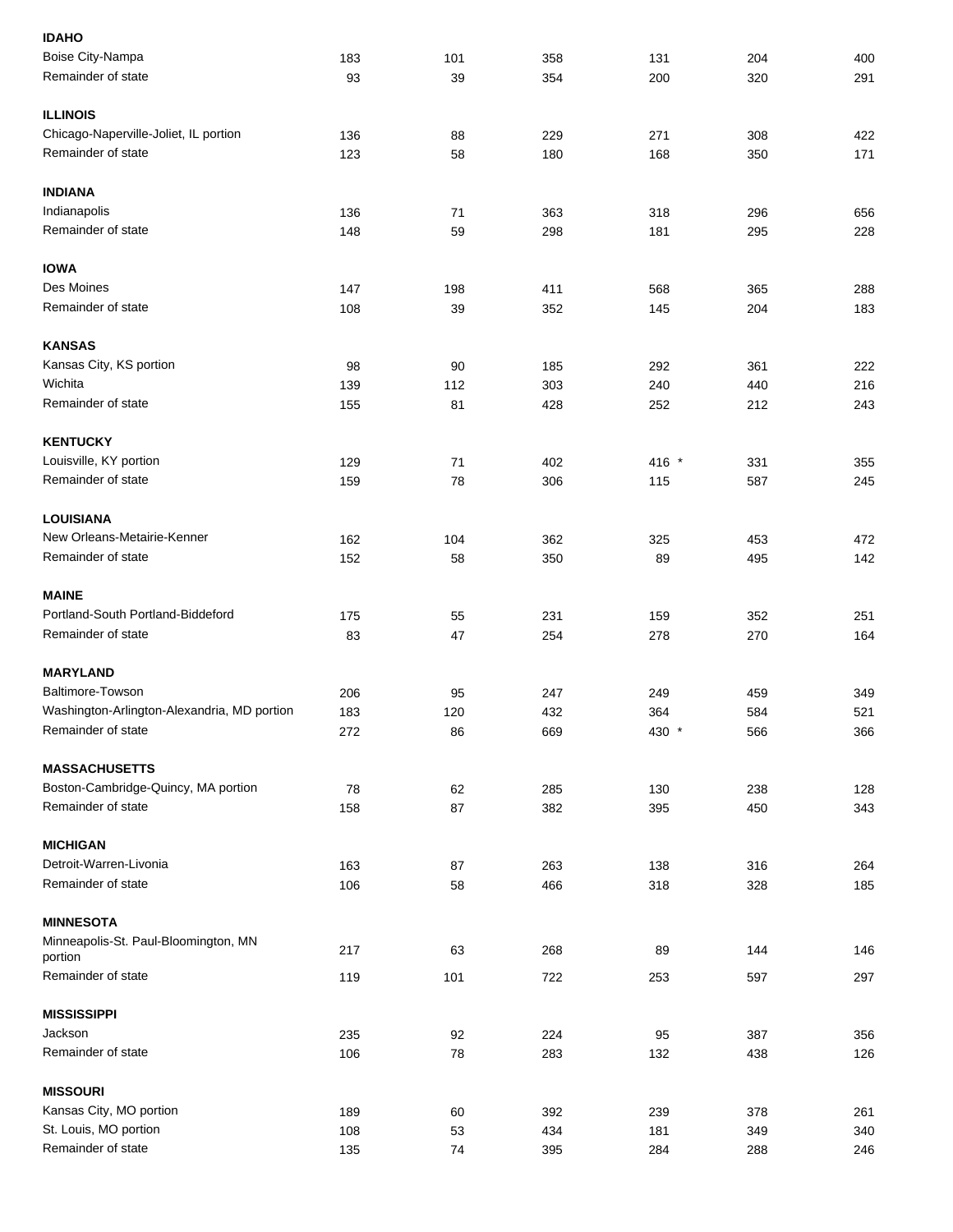| <b>MONTANA</b>                                               |     |         |       |     |       |     |
|--------------------------------------------------------------|-----|---------|-------|-----|-------|-----|
| <b>Billings</b>                                              | 182 | $104$ * | 275   | 269 | 242   | 263 |
| Remainder of state                                           | 161 | 56      | 296   | 317 | 247   | 260 |
| <b>NEBRASKA</b>                                              |     |         |       |     |       |     |
| Omaha-Council Bluffs, NE portion                             | 240 | 94      | 257   | 186 | 331   | 336 |
| Remainder of state                                           | 193 | 56      | 222   | 149 | 290   | 333 |
| <b>NEVADA</b>                                                |     |         |       |     |       |     |
| Las Vegas-Paradise                                           | 186 | 43      | 249   | 181 | 325   | 263 |
| Remainder of state                                           | 147 | 42      | 375   | 131 | 398   | 181 |
| <b>NEW HAMPSHIRE</b>                                         |     |         |       |     |       |     |
| Boston-Cambridge-Quincy, NH portion                          | 170 | 67      | 473   | 300 | 554   | 299 |
| Manchester-Nashua                                            | 139 | 121     | 183   | 300 | 632   | 280 |
| Remainder of state                                           | 180 | 82      | 285   | 297 | 294   | 204 |
| <b>NEW JERSEY</b>                                            |     |         |       |     |       |     |
| New York-Northern New Jersey-Long Island,<br>NJ portion      | 221 | 32      | 234   | 110 | 278   | 226 |
| Remainder of state                                           | 235 | 140     | 437   | 350 | 674   | 361 |
| <b>NEW MEXICO</b>                                            |     |         |       |     |       |     |
| Albuquerque                                                  | 84  | 53      | 154   | 140 | 153   | 233 |
| Remainder of state                                           |     |         |       |     |       |     |
|                                                              | 120 | 88      | 345   | 471 | 471   | 249 |
| <b>NEW YORK</b>                                              |     |         |       |     |       |     |
| New York-Northern New Jersey-Long Island,<br>NY portion      | 112 | 47      | 288   | 100 | 360   | 114 |
| Remainder of state                                           | 103 | 50      | 239   | 180 | 162   | 178 |
| <b>NORTH CAROLINA</b>                                        |     |         |       |     |       |     |
| Charlotte-Gastonia-Concord                                   | 221 | 91      | 387   | 364 | 504   | 315 |
| Remainder of state                                           | 133 | 24      | 252   | 78  | 260   | 114 |
| <b>NORTH DAKOTA</b>                                          |     |         |       |     |       |     |
| Fargo, ND portion                                            | 143 | 96      | 213   | 223 | 440   | 413 |
| Remainder of state                                           | 65  | 60      | 187   | 170 | 189   | 161 |
| OHIO                                                         |     |         |       |     |       |     |
| Cincinnati-Middletown, OH portion                            | 603 | 89      | 1,003 | 324 | 1,185 | 456 |
| Cleveland-Elyria-Mentor                                      | 146 | 79      | 324   | 220 | 346   | 244 |
| Columbus                                                     |     |         |       |     |       |     |
| Remainder of state                                           | 295 | 117     | 602   | 226 | 674   | 369 |
|                                                              | 116 | 78      | 294   | 144 | 351   | 161 |
| <b>OKLAHOMA</b>                                              |     |         |       |     |       |     |
| Oklahoma City                                                | 96  | 92      | 325   | 265 | 449   | 454 |
| Tulsa                                                        | 186 | 63      | 181   | 178 | 344   | 338 |
| Remainder of state                                           | 138 | 70      | 408   | 191 | 517   | 327 |
| <b>OREGON</b>                                                |     |         |       |     |       |     |
| Portland-Vancouver-Beaverton, OR portion                     | 87  | 69      | 140   | 121 | 245   | 138 |
| Remainder of state                                           | 276 | 52      | 344   | 226 | 387   | 242 |
| <b>PENNSYLVANIA</b>                                          |     |         |       |     |       |     |
| Philadelphia-Camden-Wilmington, PA portion                   | 188 | 72      | 510   | 136 | 670   | 331 |
| Pittsburgh                                                   | 250 | 131     | 379   | 243 | 440   | 350 |
| Remainder of state                                           | 64  | 45      | 228   | 175 | 188   | 282 |
|                                                              |     |         |       |     |       |     |
| <b>RHODE ISLAND</b><br>Providence-New Bedford-Fall River, RI |     |         |       |     |       |     |
| portion                                                      | 78  | 29      | 213   | 211 | 228   | 225 |
|                                                              |     |         |       |     |       |     |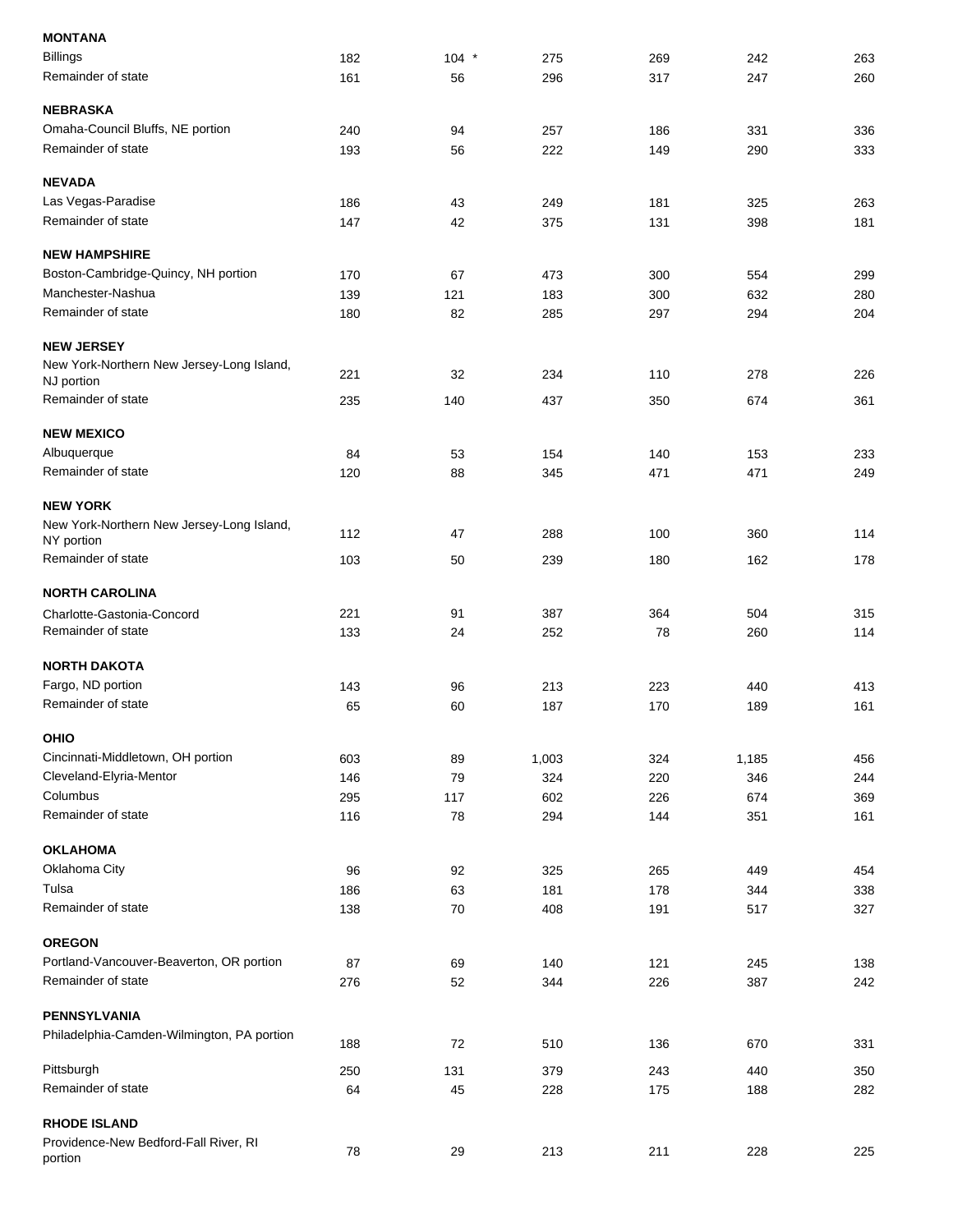| <b>SOUTH CAROLINA</b>                              |     |     |     |     |       |     |
|----------------------------------------------------|-----|-----|-----|-----|-------|-----|
| Columbia                                           | 264 | 106 | 747 | 253 | 419   | 341 |
| Remainder of state                                 | 160 | 53  | 180 | 218 | 248   | 195 |
| <b>SOUTH DAKOTA</b>                                |     |     |     |     |       |     |
| <b>Sioux Falls</b>                                 | 157 | 83  | 383 | 145 | 371   | 324 |
| Remainder of state                                 | 118 | 94  | 288 | 182 | 439   | 174 |
| <b>TENNESSEE</b>                                   |     |     |     |     |       |     |
| Memphis, TN portion                                | 242 | 126 | 794 | 329 | 604   | 389 |
| Nashville-Davidson--Murfreesboro                   | 238 | 119 | 413 | 171 | 352   | 232 |
| Remainder of state                                 | 63  | 71  | 86  | 267 | 259   | 364 |
| <b>TEXAS</b>                                       |     |     |     |     |       |     |
| Dallas-Fort Worth-Arlington                        | 122 | 41  | 237 | 153 | 300   | 172 |
| Houston-Sugar Land-Baytown                         | 153 | 45  | 442 | 157 | 430   | 172 |
| San Antonio                                        | 238 | 64  | 835 | 187 | 758   | 455 |
| Remainder of state                                 | 88  | 81  | 424 | 155 | 297   | 137 |
| <b>UTAH</b>                                        |     |     |     |     |       |     |
| Ogden-Clearfield                                   | 268 | 148 | 783 | 401 | 388   | 260 |
| Provo-Orem                                         | 424 | 125 | 625 | 303 | 670   | 428 |
| Salt Lake City                                     | 217 | 84  | 156 | 143 | 190   | 200 |
| Remainder of state                                 | 404 | 138 | 475 | 127 | 861   | 220 |
| <b>VERMONT</b>                                     |     |     |     |     |       |     |
| Burlington-South Burlington                        | 96  | 49  | 245 | 177 | 413   | 229 |
| Remainder of state                                 | 147 | 72  | 303 | 181 | 371   | 157 |
| <b>VIRGINIA</b>                                    |     |     |     |     |       |     |
| Virginia Beach-Norfolk-Newport News, VA<br>portion | 155 | 172 | 292 | 126 | 247   | 186 |
| Washington-Arlington-Alexandria, VA portion        | 183 | 36  | 332 | 235 | 663   | 438 |
| Remainder of state                                 | 102 | 55  | 297 | 145 | 392   | 211 |
| <b>WASHINGTON</b>                                  |     |     |     |     |       |     |
| Seattle-Tacoma-Bellevue                            | 87  | 38  | 157 | 192 | 393   | 329 |
| Remainder of state                                 | 139 | 86  | 267 | 191 | 571   | 387 |
| <b>WEST VIRGINIA</b>                               |     |     |     |     |       |     |
| Charleston                                         | 490 | 124 | 779 | 474 | 1,018 | 402 |
| Remainder of state                                 | 102 | 64  | 195 | 122 | 431   | 139 |
| <b>WISCONSIN</b>                                   |     |     |     |     |       |     |
| Milwaukee-Waukesha-West Allis                      | 261 | 102 | 339 | 356 | 442   | 183 |
| Remainder of state                                 | 81  | 65  | 659 | 175 | 274   | 175 |
| <b>WYOMING</b>                                     |     |     |     |     |       |     |
| Casper                                             | 255 | 65  | 465 | 271 | 559   | 607 |
| Remainder of state                                 | 218 | 112 | 294 | 270 | 286   | 305 |

Note: Definition of each area can be found in the Technical Notes and Survey Documentation.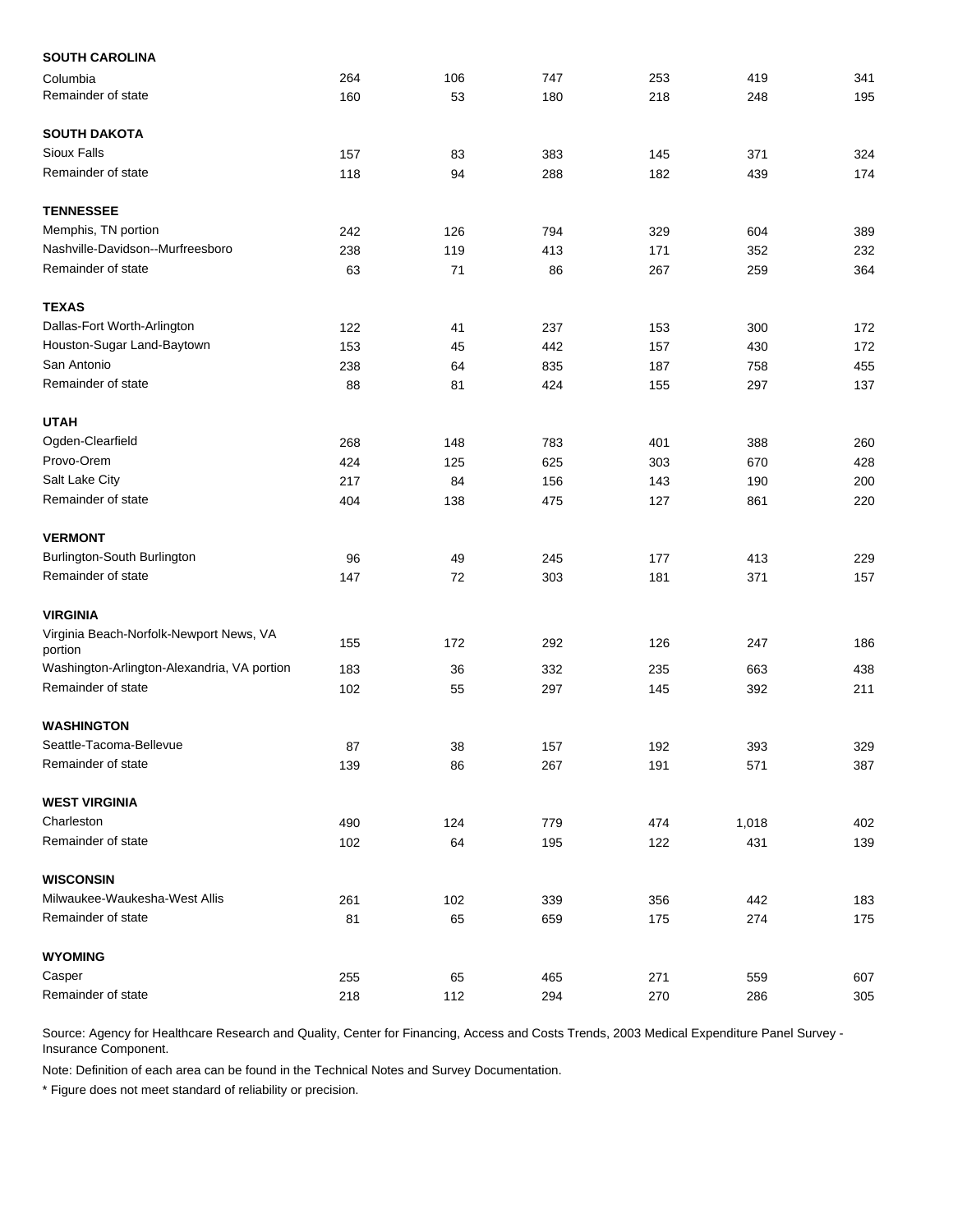**Table IX.B.1: Health insurance offer, eligibility, take up rates for private-sector establishments and employees by firm size for 20 largest metro areas: United States, 2003** 

| <b>Metro Area</b>                                                 | <b>Percent of</b><br>establishments<br>that offer health<br><b>insurance</b> | <b>Percent of</b><br>employees in<br>establishments<br>that offer | <b>Percent of</b><br>employees<br>eligible for health<br>insurance in<br>establishments<br>that offer | <b>Percent of</b><br>employees<br>eligible for<br>health<br>insurance that<br>are enrolled in<br>establishments<br>that offer | <b>Percent of</b><br>employees that<br>are enrolled in<br>establishments<br>that offer |
|-------------------------------------------------------------------|------------------------------------------------------------------------------|-------------------------------------------------------------------|-------------------------------------------------------------------------------------------------------|-------------------------------------------------------------------------------------------------------------------------------|----------------------------------------------------------------------------------------|
| <b>NEW YORK-NORTHERN NEW JERSEY-</b><br>LONG ISLAND, NY-NJ-PA MSA |                                                                              |                                                                   |                                                                                                       |                                                                                                                               |                                                                                        |
| Less than 50 employees                                            | 51.2%                                                                        | 66.0%                                                             | 81.2%                                                                                                 | 73.1%                                                                                                                         | 59.4%                                                                                  |
| 50 or more employees                                              | 95.9%                                                                        | 98.0%                                                             | 77.8%                                                                                                 | 83.9%                                                                                                                         | 65.3%                                                                                  |
| Total                                                             | 59.7%                                                                        | 88.6%                                                             | 78.5%                                                                                                 | 81.5%                                                                                                                         | 64.0%                                                                                  |
| <b>LOS ANGELES-LONG BEACH-SANTA</b><br>ANA, CA MSA                |                                                                              |                                                                   |                                                                                                       |                                                                                                                               |                                                                                        |
| Less than 50 employees                                            | 43.9%                                                                        | 58.9%                                                             | 85.6%                                                                                                 | 78.9%                                                                                                                         | 67.6%                                                                                  |
| 50 or more employees                                              | 89.6%                                                                        | 94.7%                                                             | 79.2%                                                                                                 | 83.3%                                                                                                                         | 65.9%                                                                                  |
| Total                                                             | 55.8%                                                                        | 85.9%                                                             | 80.3%                                                                                                 | 82.5%                                                                                                                         | 66.2%                                                                                  |
| CHICAGO-NAPERVILLE-JOLIET, IL-IN-WI<br><b>MSA</b>                 |                                                                              |                                                                   |                                                                                                       |                                                                                                                               |                                                                                        |
| Less than 50 employees                                            | 41.9%                                                                        | 64.0%                                                             | 80.5%                                                                                                 | 73.6%                                                                                                                         | 59.3%                                                                                  |
| 50 or more employees                                              | 96.7%                                                                        | 98.2%                                                             | 80.4%                                                                                                 | 83.1%                                                                                                                         | 66.8%                                                                                  |
| Total                                                             | 56.3%                                                                        | 90.1%                                                             | 80.4%                                                                                                 | 81.5%                                                                                                                         | 65.5%                                                                                  |
| PHILADELPHIA-CAMDEN-WILMINGTON,<br><b>PA-NJ-DE-MD MSA</b>         |                                                                              |                                                                   |                                                                                                       |                                                                                                                               |                                                                                        |
| Less than 50 employees                                            | 55.2%                                                                        | 78.9%                                                             | 75.8%                                                                                                 | 81.4%                                                                                                                         | 61.7%                                                                                  |
| 50 or more employees                                              | 98.1%                                                                        | 97.8%                                                             | 76.5%                                                                                                 | 79.3%                                                                                                                         | 60.6%                                                                                  |
| Total                                                             | 69.1%                                                                        | 92.6%                                                             | 76.4%                                                                                                 | 79.8%                                                                                                                         | 60.9%                                                                                  |
| DALLAS-FORT WORTH-ARLINGTON, TX<br><b>MSA</b>                     |                                                                              |                                                                   |                                                                                                       |                                                                                                                               |                                                                                        |
| Less than 50 employees                                            | 34.3%                                                                        | 49.5%                                                             | 83.0%                                                                                                 | 78.2%                                                                                                                         | 64.9%                                                                                  |
| 50 or more employees                                              | 96.4%                                                                        | 98.1%                                                             | 76.0%                                                                                                 | 83.2%                                                                                                                         | 63.2%                                                                                  |
| Total                                                             | 54.3%                                                                        | 88.0%                                                             | 76.8%                                                                                                 | 82.5%                                                                                                                         | 63.4%                                                                                  |
| <b>MIAMI-FORT LAUDERDALE-MIAMI</b><br><b>BEACH, FL MSA</b>        |                                                                              |                                                                   |                                                                                                       |                                                                                                                               |                                                                                        |
| Less than 50 employees                                            | 44.9%                                                                        | 59.2%                                                             | 92.8%                                                                                                 | 81.1%                                                                                                                         | 75.2%                                                                                  |
| 50 or more employees                                              | 93.2%                                                                        | 92.1%                                                             | 86.8%                                                                                                 | 80.1%                                                                                                                         | 69.5%                                                                                  |
| Total                                                             | 54.6%                                                                        | 80.4%                                                             | 88.3%                                                                                                 | 80.4%                                                                                                                         | 71.0%                                                                                  |
| <b>HOUSTON-SUGAR LAND-BAYTOWN, TX</b><br><b>MSA</b>               |                                                                              |                                                                   |                                                                                                       |                                                                                                                               |                                                                                        |
| Less than 50 employees                                            | 31.1%                                                                        | 51.1%                                                             | 83.6%                                                                                                 | 85.9%                                                                                                                         | 71.8%                                                                                  |
| 50 or more employees                                              | 97.2%                                                                        | 99.1%                                                             | 71.8%                                                                                                 | 84.1%                                                                                                                         | 60.4%                                                                                  |
| Total                                                             | 46.6%                                                                        | 88.8%                                                             | 73.2%                                                                                                 | 84.3%                                                                                                                         | 61.8%                                                                                  |
| <b>WASHINGTON-ARLINGTON-</b><br>ALEXANDRIA, DC-VA-MD-WV MSA       |                                                                              |                                                                   |                                                                                                       |                                                                                                                               |                                                                                        |
| Less than 50 employees                                            | 53.5%                                                                        | 73.6%                                                             | 84.3%                                                                                                 | 71.3%                                                                                                                         | 60.1%                                                                                  |
| 50 or more employees                                              | 98.0%                                                                        | 99.0%                                                             | 80.2%                                                                                                 | 78.3%                                                                                                                         | 62.8%                                                                                  |
| Total                                                             | 67.1%                                                                        | 92.0%                                                             | 81.1%                                                                                                 | 76.7%                                                                                                                         | 62.2%                                                                                  |
| ATLANTA-SANDY SPRINGS-MARIETTA,<br><b>GA MSA</b>                  |                                                                              |                                                                   |                                                                                                       |                                                                                                                               |                                                                                        |
| Less than 50 employees                                            | 37.5%                                                                        | 67.9%                                                             | 66.0%                                                                                                 | 80.1%                                                                                                                         | 52.9%                                                                                  |
| 50 or more employees                                              | 95.0%                                                                        | 95.0%                                                             | 79.6%                                                                                                 | 78.9%                                                                                                                         | 62.8%                                                                                  |
| Total                                                             | 57.6%                                                                        | 89.1%                                                             | 77.3%                                                                                                 | 79.1%                                                                                                                         | 61.2%                                                                                  |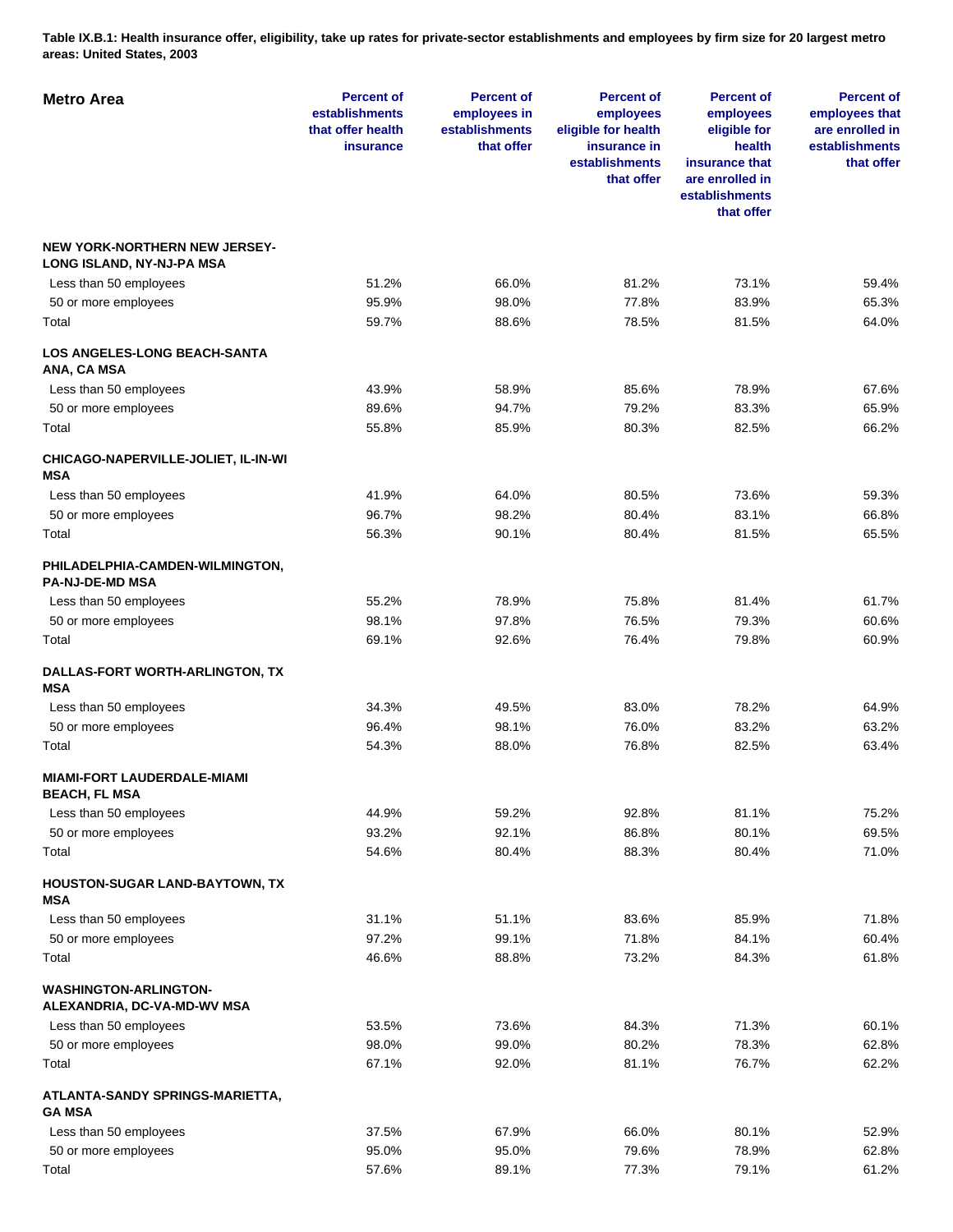| DETROIT-WARREN-LIVONIA, MI MSA                             |       |       |       |       |       |
|------------------------------------------------------------|-------|-------|-------|-------|-------|
| Less than 50 employees                                     | 50.8% | 65.9% | 79.6% | 82.4% | 65.6% |
| 50 or more employees                                       | 89.2% | 90.1% | 77.3% | 81.0% | 62.6% |
| Total                                                      | 62.9% | 84.8% | 77.7% | 81.2% | 63.1% |
| BOSTON-CAMBRIDGE-QUINCY, MA-NH<br>MSA                      |       |       |       |       |       |
| Less than 50 employees                                     | 56.7% | 75.1% | 74.4% | 68.2% | 50.7% |
| 50 or more employees                                       | 94.2% | 96.8% | 74.7% | 83.8% | 62.6% |
| Total                                                      | 66.0% | 91.1% | 74.6% | 80.4% | 60.0% |
| SAN FRANCISCO-OAKLAND-FREMONT,<br><b>CA MSA</b>            |       |       |       |       |       |
| Less than 50 employees                                     | 54.3% | 68.6% | 81.1% | 87.9% | 71.2% |
| 50 or more employees                                       | 98.5% | 98.1% | 79.6% | 85.0% | 67.7% |
| Total                                                      | 64.3% | 88.9% | 80.0% | 85.7% | 68.6% |
| <b>RIVERSIDE-SAN BERNARDINO-</b><br><b>ONTARIO, CA MSA</b> |       |       |       |       |       |
| Less than 50 employees                                     | 30.2% | 48.6% | 78.9% | 84.2% | 66.4% |
| 50 or more employees                                       | 90.5% | 94.3% | 87.8% | 73.3% | 64.4% |
| Total                                                      | 48.2% | 84.7% | 86.8% | 74.5% | 64.6% |
| PHOENIX-MESA-SCOTTSDALE, AZ MSA                            |       |       |       |       |       |
| Less than 50 employees                                     | 43.2% | 64.9% | 78.3% | 78.0% | 61.0% |
| 50 or more employees                                       | 90.9% | 96.6% | 76.2% | 80.7% | 61.5% |
| Total                                                      | 57.5% | 89.8% | 76.5% | 80.3% | 61.4% |
| SEATTLE-TACOMA-BELLEVUE, WA MSA                            |       |       |       |       |       |
| Less than 50 employees                                     | 54.1% | 68.8% | 81.6% | 84.7% | 69.1% |
| 50 or more employees                                       | 97.0% | 97.3% | 78.2% | 81.5% | 63.7% |
| Total                                                      | 63.9% | 88.3% | 79.0% | 82.3% | 65.0% |
| MINNEAPOLIS-ST. PAUL-<br><b>BLOOMINGTON, MN-WI MSA</b>     |       |       |       |       |       |
| Less than 50 employees                                     | 46.7% | 65.2% | 72.6% | 79.7% | 57.9% |
| 50 or more employees                                       | 99.1% | 99.1% | 79.3% | 82.6% | 65.5% |
| Total                                                      | 61.5% | 90.4% | 78.1% | 82.1% | 64.1% |
|                                                            |       |       |       |       |       |
| SAN DIEGO-CARLSBAD-SAN MARCOS,<br><b>CA MSA</b>            |       |       |       |       |       |
| Less than 50 employees                                     | 47.4% | 65.2% | 79.7% | 64.0% | 51.0% |
| 50 or more employees                                       | 89.4% | 93.2% | 88.3% | 82.7% | 73.0% |
| Total                                                      | 58.0% | 85.6% | 86.5% | 79.1% | 68.5% |
| ST. LOUIS, MO-IL MSA                                       |       |       |       |       |       |
| Less than 50 employees                                     | 40.9% | 57.8% | 79.6% | 81.7% | 65.1% |
| 50 or more employees                                       | 98.0% | 99.3% | 77.0% | 83.2% | 64.1% |
| Total                                                      | 57.9% | 88.6% | 77.4% | 83.0% | 64.2% |
| <b>BALTIMORE-TOWSON, MD MSA</b>                            |       |       |       |       |       |
| Less than 50 employees                                     | 46.0% | 60.6% | 80.7% | 77.0% | 62.1% |
| 50 or more employees                                       | 91.6% | 98.0% | 79.2% | 80.6% | 63.8% |
| Total                                                      | 56.0% | 87.6% | 79.5% | 79.9% | 63.5% |
| <b>TAMPA-ST. PETERSBURG-</b><br><b>CLEARWATER, FL MSA</b>  |       |       |       |       |       |
| Less than 50 employees                                     | 44.5% | 67.4% | 84.4% | 83.4% | 70.4% |
| 50 or more employees                                       | 98.8% | 97.8% | 91.2% | 73.8% | 67.3% |
| Total                                                      | 58.5% | 92.3% | 90.3% | 75.0% | 67.7% |
|                                                            |       |       |       |       |       |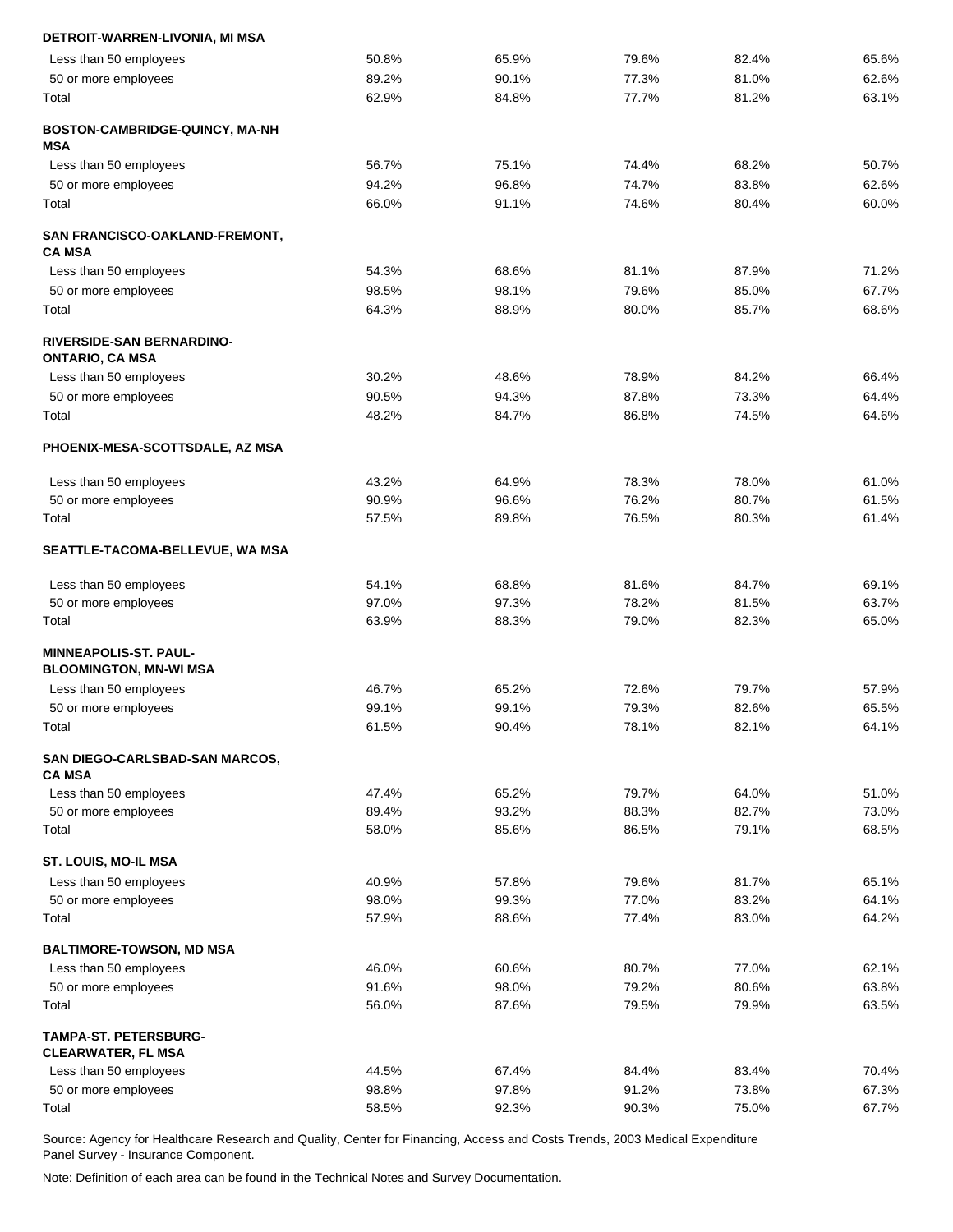**Table IX.B.1: Standard errors for health insurance offer, eligibility, take up rates for private-sector establishments and employees by firm size for 20 largest metro areas: United States, 2003** 

| <b>Metro Area</b>                                                 | <b>Percent of</b><br>establishments<br>that offer health<br>insurance | <b>Percent of</b><br>employees in<br>establishments<br>that offer | <b>Percent of</b><br>employees<br>eligible for health<br>insurance in<br>establishments<br>that offer | <b>Percent of</b><br>employees<br>eligible for<br>health<br>insurance that<br>are enrolled in<br>establishments<br>that offer | <b>Percent of</b><br>employees that<br>are enrolled in<br>establishments<br>that offer |
|-------------------------------------------------------------------|-----------------------------------------------------------------------|-------------------------------------------------------------------|-------------------------------------------------------------------------------------------------------|-------------------------------------------------------------------------------------------------------------------------------|----------------------------------------------------------------------------------------|
| <b>NEW YORK-NORTHERN NEW JERSEY-</b><br>LONG ISLAND, NY-NJ-PA MSA |                                                                       |                                                                   |                                                                                                       |                                                                                                                               |                                                                                        |
| <50                                                               | 3.58%                                                                 | 5.51%                                                             | 3.38%                                                                                                 | 3.62%                                                                                                                         | 2.99%                                                                                  |
| 50+                                                               | 2.66%                                                                 | 1.31%                                                             | 2.56%                                                                                                 | 4.04%                                                                                                                         | 4.60%                                                                                  |
| Total                                                             | 1.20%                                                                 | 0.68%                                                             | 2.33%                                                                                                 | 1.48%                                                                                                                         | 2.62%                                                                                  |
| <b>LOS ANGELES-LONG BEACH-SANTA</b><br>ANA, CA MSA                |                                                                       |                                                                   |                                                                                                       |                                                                                                                               |                                                                                        |
| Less than 50 employees                                            | 1.60%                                                                 | 2.31%                                                             | 2.81%                                                                                                 | 3.03%                                                                                                                         | 3.59%                                                                                  |
| 50 or more employees                                              | 2.77%                                                                 | 1.18%                                                             | 2.26%                                                                                                 | 1.34%                                                                                                                         | 2.20%                                                                                  |
| Total                                                             | 2.21%                                                                 | 1.81%                                                             | 1.96%                                                                                                 | 1.14%                                                                                                                         | 2.05%                                                                                  |
| CHICAGO-NAPERVILLE-JOLIET, IL-IN-WI<br><b>MSA</b>                 |                                                                       |                                                                   |                                                                                                       |                                                                                                                               |                                                                                        |
| Less than 50 employees                                            | 3.38%                                                                 | 5.77%                                                             | 3.57%                                                                                                 | 3.97%                                                                                                                         | 2.46%                                                                                  |
| 50 or more employees                                              | 1.87%                                                                 | 1.58%                                                             | 3.11%                                                                                                 | 2.81%                                                                                                                         | 3.87%                                                                                  |
| Total                                                             | 3.06%                                                                 | 2.14%                                                             | 2.28%                                                                                                 | 2.37%                                                                                                                         | 3.07%                                                                                  |
| PHILADELPHIA-CAMDEN-WILMINGTON,<br><b>PA-NJ-DE-MD MSA</b>         |                                                                       |                                                                   |                                                                                                       |                                                                                                                               |                                                                                        |
| Less than 50 employees                                            | 3.54%                                                                 | 3.39%                                                             | 3.56%                                                                                                 | 2.46%                                                                                                                         | 3.66%                                                                                  |
| 50 or more employees                                              | 2.04%                                                                 | 0.74%                                                             | 3.71%                                                                                                 | 2.86%                                                                                                                         | 4.38%                                                                                  |
| Total                                                             | 2.62%                                                                 | 1.17%                                                             | 2.80%                                                                                                 | 1.95%                                                                                                                         | 2.29%                                                                                  |
| DALLAS-FORT WORTH-ARLINGTON, TX<br><b>MSA</b>                     |                                                                       |                                                                   |                                                                                                       |                                                                                                                               |                                                                                        |
| Less than 50 employees                                            | 4.27%                                                                 | 5.31%                                                             | 3.69%                                                                                                 | 4.53%                                                                                                                         | 5.39%                                                                                  |
| 50 or more employees                                              | 2.32%                                                                 | 1.50%                                                             | 4.29%                                                                                                 | 1.28%                                                                                                                         | 4.14%                                                                                  |
| Total                                                             | 4.62%                                                                 | 2.63%                                                             | 4.07%                                                                                                 | 1.23%                                                                                                                         | 3.82%                                                                                  |
| <b>MIAMI-FORT LAUDERDALE-MIAMI</b><br><b>BEACH, FL MSA</b>        |                                                                       |                                                                   |                                                                                                       |                                                                                                                               |                                                                                        |
| Less than 50 employees                                            | 4.10%                                                                 | 4.93%                                                             | 1.61%                                                                                                 | 2.07%                                                                                                                         | 2.64%                                                                                  |
| 50 or more employees                                              | 2.86%                                                                 | 4.46%                                                             | 1.77%                                                                                                 | 3.22%                                                                                                                         | 3.94%                                                                                  |
| Total                                                             | 3.47%                                                                 | 4.24%                                                             | 1.50%                                                                                                 | 2.28%                                                                                                                         | 3.00%                                                                                  |
| HOUSTON-SUGAR LAND-BAYTOWN, TX<br>MSA                             |                                                                       |                                                                   |                                                                                                       |                                                                                                                               |                                                                                        |
| Less than 50 employees                                            | 3.48%                                                                 | 5.52%                                                             | 5.74%                                                                                                 | 2.72%                                                                                                                         | 5.96%                                                                                  |
| 50 or more employees                                              | 2.39%                                                                 | 1.12%                                                             | 5.58%                                                                                                 | 2.60%                                                                                                                         | 4.94%                                                                                  |
| Total                                                             | 3.89%                                                                 | 2.27%                                                             | 4.77%                                                                                                 | 1.95%                                                                                                                         | 4.30%                                                                                  |
| <b>WASHINGTON-ARLINGTON-</b><br>ALEXANDRIA, DC-VA-MD-WV MSA       |                                                                       |                                                                   |                                                                                                       |                                                                                                                               |                                                                                        |
| Less than 50 employees                                            | 6.09%                                                                 | 4.68%                                                             | 3.20%                                                                                                 | 4.52%                                                                                                                         | 5.20%                                                                                  |
| 50 or more employees                                              | 0.57%                                                                 | 0.37%                                                             | 2.09%                                                                                                 | 2.68%                                                                                                                         | 3.60%                                                                                  |
| Total                                                             | 1.85%                                                                 | 0.88%                                                             | 2.44%                                                                                                 | 1.45%                                                                                                                         | 2.57%                                                                                  |
| ATLANTA-SANDY SPRINGS-MARIETTA,<br><b>GA MSA</b>                  |                                                                       |                                                                   |                                                                                                       |                                                                                                                               |                                                                                        |
| Less than 50 employees                                            | 3.98%                                                                 | 6.28%                                                             | 6.58%                                                                                                 | 5.82%                                                                                                                         | 6.48%                                                                                  |
| 50 or more employees                                              | 2.12%                                                                 | 2.83%                                                             | 3.81%                                                                                                 | 2.52%                                                                                                                         | 4.21%                                                                                  |
| Total                                                             | 2.30%                                                                 | 2.18%                                                             | 2.97%                                                                                                 | 2.46%                                                                                                                         | 3.71%                                                                                  |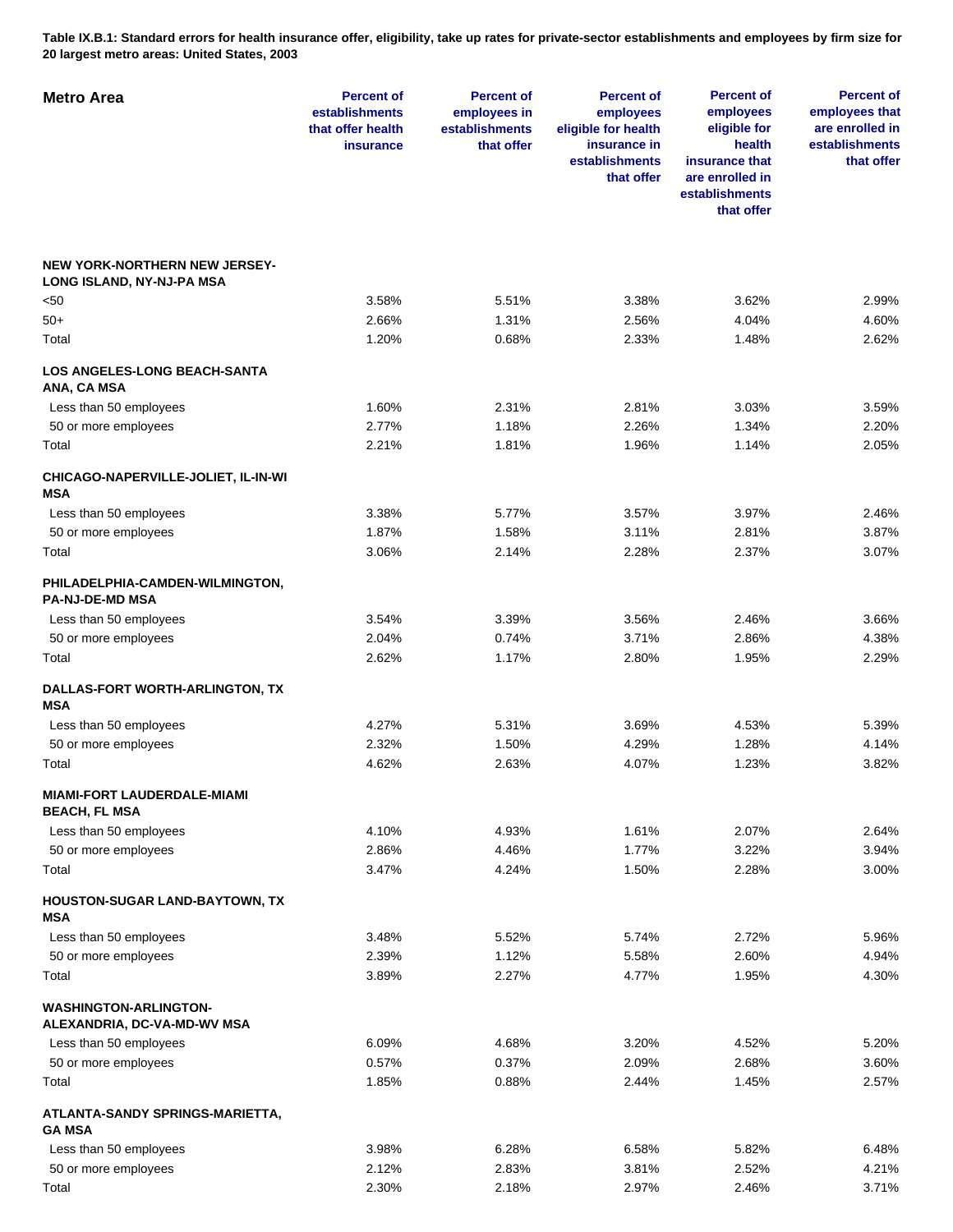| DETROIT-WARREN-LIVONIA, MI MSA                             |        |        |        |        |        |
|------------------------------------------------------------|--------|--------|--------|--------|--------|
| Less than 50 employees                                     | 4.65%  | 3.53%  | 4.92%  | 4.22%  | 5.27%  |
| 50 or more employees                                       | 5.67%  | 7.58%  | 3.57%  | 2.00%  | 3.63%  |
| Total                                                      | 4.30%  | 6.23%  | 2.70%  | 1.95%  | 3.18%  |
| BOSTON-CAMBRIDGE-QUINCY, MA-NH<br>MSA                      |        |        |        |        |        |
| Less than 50 employees                                     | 5.17%  | 4.33%  | 6.45%  | 3.17%  | 5.98%  |
| 50 or more employees                                       | 3.80%  | 1.23%  | 3.16%  | 1.78%  | 3.19%  |
| Total                                                      | 3.01%  | 0.90%  | 3.28%  | 1.60%  | 2.71%  |
| SAN FRANCISCO-OAKLAND-FREMONT,<br><b>CA MSA</b>            |        |        |        |        |        |
| Less than 50 employees                                     | 3.59%  | 6.34%  | 3.30%  | 1.84%  | 3.58%  |
| 50 or more employees                                       | 0.75%  | 0.92%  | 2.95%  | 2.87%  | 2.74%  |
| Total                                                      | 3.19%  | 1.78%  | 2.38%  | 2.43%  | 2.53%  |
| <b>RIVERSIDE-SAN BERNARDINO-</b><br><b>ONTARIO, CA MSA</b> |        |        |        |        |        |
| Less than 50 employees                                     | 5.88%  | 10.11% | 13.73% | 12.93% | 11.19% |
| 50 or more employees                                       | 7.08%  | 4.13%  | 3.08%  | 8.87%  | 7.96%  |
| Total                                                      | 5.28%  | 4.71%  | 2.49%  | 8.29%  | 7.45%  |
| PHOENIX-MESA-SCOTTSDALE, AZ MSA                            |        |        |        |        |        |
| Less than 50 employees                                     | 3.33%  | 3.02%  | 3.63%  | 3.67%  | 3.50%  |
| 50 or more employees                                       | 3.39%  | 2.09%  | 1.81%  | 2.59%  | 2.66%  |
| Total                                                      | 3.29%  | 1.84%  | 1.67%  | 2.44%  | 2.39%  |
| SEATTLE-TACOMA-BELLEVUE, WA MSA                            |        |        |        |        |        |
| Less than 50 employees                                     | 2.66%  | 5.42%  | 3.51%  | 2.82%  | 4.34%  |
| 50 or more employees                                       | 1.60%  | 1.42%  | 3.00%  | 2.92%  | 3.26%  |
| Total                                                      | 2.23%  | 2.30%  | 2.48%  | 2.51%  | 2.84%  |
| <b>MINNEAPOLIS-ST. PAUL-</b>                               |        |        |        |        |        |
| <b>BLOOMINGTON, MN-WI MSA</b>                              |        |        |        |        |        |
| Less than 50 employees                                     | 3.16%  | 5.49%  | 2.94%  | 2.70%  | 2.80%  |
| 50 or more employees                                       | 1.05%  | 1.24%  | 3.21%  | 2.06%  | 2.85%  |
| Total                                                      | 3.76%  | 2.36%  | 2.85%  | 1.53%  | 2.29%  |
| SAN DIEGO-CARLSBAD-SAN MARCOS,<br><b>CA MSA</b>            |        |        |        |        |        |
| Less than 50 employees                                     | 5.49%  | 7.13%  | 7.53%  | 7.32%  | 6.58%  |
| 50 or more employees                                       | 5.32%  | 3.45%  | 2.52%  | 2.69%  | 4.18%  |
| Total                                                      | 4.76%  | 3.41%  | 6.32%  | 1.81%  | 5.03%  |
| ST. LOUIS, MO-IL MSA                                       |        |        |        |        |        |
| Less than 50 employees                                     | 12.02% | 15.28% | 20.28% | 19.91% | 17.38% |
| 50 or more employees                                       | 20.66% | 20.93% | 16.96% | 17.81% | 14.64% |
| Total                                                      | 2.78%  | 2.45%  | 3.48%  | 2.86%  | 4.13%  |
| <b>BALTIMORE-TOWSON, MD MSA</b>                            |        |        |        |        |        |
| Less than 50 employees                                     | 5.02%  | 7.61%  | 4.35%  | 3.83%  | 4.54%  |
| 50 or more employees                                       | 5.79%  | 0.78%  | 3.77%  | 2.15%  | 2.79%  |
| Total                                                      | 4.99%  | 3.86%  | 2.75%  | 1.71%  | 2.66%  |
| <b>TAMPA-ST. PETERSBURG-</b><br><b>CLEARWATER, FL MSA</b>  |        |        |        |        |        |
| Less than 50 employees                                     | 5.23%  | 8.07%  | 3.78%  | 4.29%  | 4.58%  |
| 50 or more employees                                       | 1.70%  | 1.70%  | 3.94%  | 5.37%  | 4.83%  |
| Total                                                      | 4.43%  | 2.19%  | 3.09%  | 5.24%  | 4.50%  |
|                                                            |        |        |        |        |        |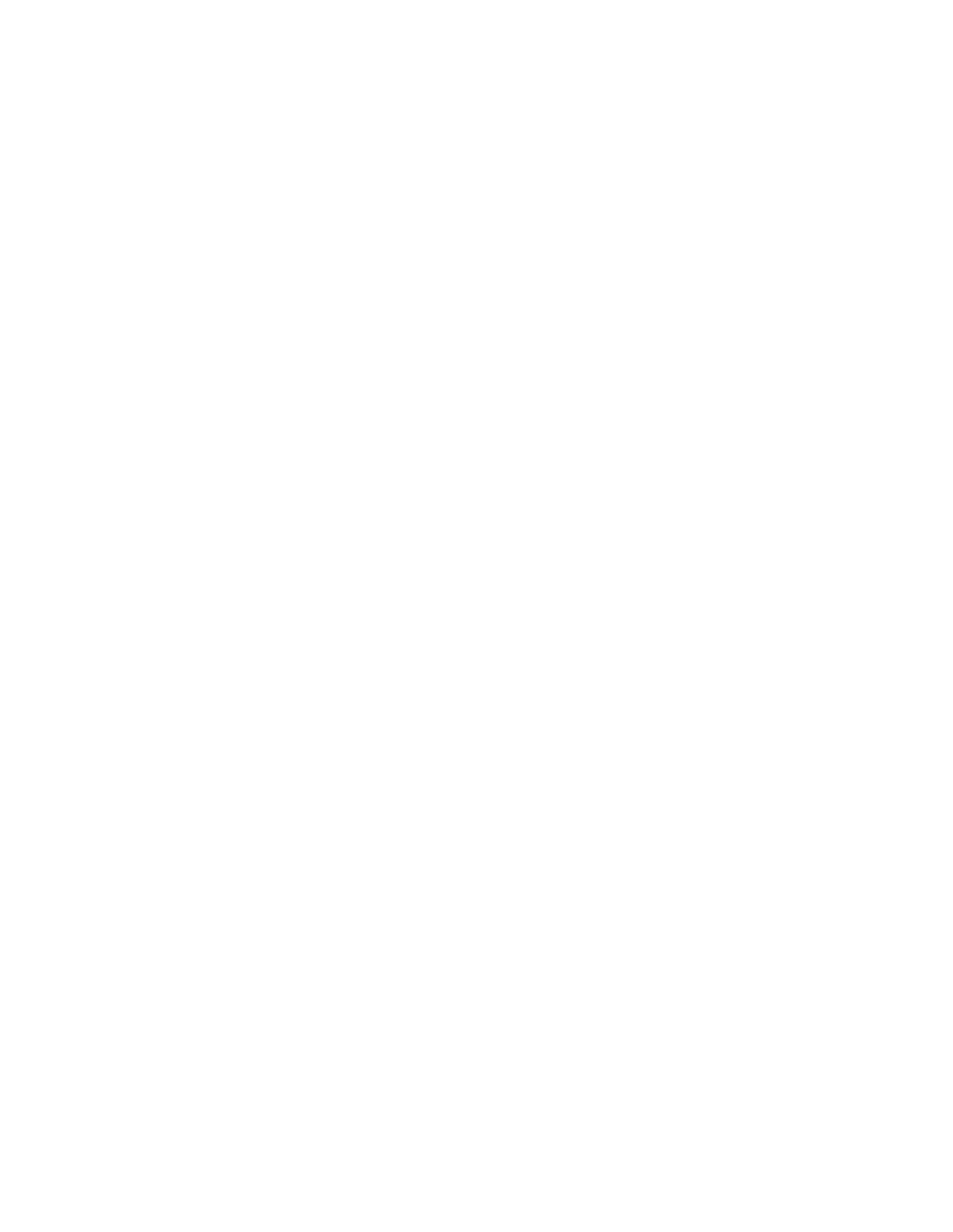**Table IX.B.2: Average total premiums and employee contributions (in dollars) for private-sector establishments by firm size for 20 largest metro areas: United States, 2003** 

| <b>Metro Area</b>                                                 | Single  | <b>Single</b> | Employee-<br>plus-one | <b>Employee-</b><br>plus-one | <b>Family</b> | Family       |
|-------------------------------------------------------------------|---------|---------------|-----------------------|------------------------------|---------------|--------------|
|                                                                   | premium | contribution  | premium               | contribution                 | premium       | contribution |
| <b>NEW YORK-NORTHERN NEW JERSEY-</b><br>LONG ISLAND, NY-NJ-PA MSA |         |               |                       |                              |               |              |
| Less than 50 employees                                            | 4,248   | 696           | 7,685                 | 1,875                        | 10,896        | $2,027$ *    |
| 50 or more employees                                              | 3,690   | 604           | 7,124                 | 1,132                        | 9,801         | 1,823        |
| Total                                                             | 3,825   | 626           | 7,201                 | 1,234                        | 10,004        | 1,861        |
| <b>LOS ANGELES-LONG BEACH-SANTA</b><br>ANA, CA MSA                |         |               |                       |                              |               |              |
| Less than 50 employees                                            | 3,290   | 318           | 6,723                 | $1,592$ *                    | 8,150         | 2,854        |
| 50 or more employees                                              | 3,191   | 482           | 6,638                 | 1,794                        | 9,695         | 2,738        |
| Total                                                             | 3,211   | 449           | 6,649                 | 1,767                        | 9,469         | 2,755        |
| CHICAGO-NAPERVILLE-JOLIET, IL-IN-WI<br><b>MSA</b>                 |         |               |                       |                              |               |              |
| Less than 50 employees                                            | 3,917   | 629           | 7,156                 | 1,713                        | 9,918         | 2,755        |
| 50 or more employees                                              | 3,709   | 618           | 7,166                 | $1,330$ *                    | 9,871         | 2,128        |
| Total                                                             | 3,747   | 620           | 7,165                 | 1,366                        | 9,877         | 2,215        |
| PHILADELPHIA-CAMDEN-WILMINGTON,<br><b>PA-NJ-DE-MD MSA</b>         |         |               |                       |                              |               |              |
| Less than 50 employees                                            | 3,945   | 653           | 8,011                 | 1,497                        | 10,088        | 3,884        |
| 50 or more employees                                              | 3,684   | 623           | 6,897                 | 1,311                        | 9,490         | 2,098        |
| Total                                                             | 3,763   | 632           | 7,112                 | 1,347                        | 9,596         | 2,415        |
| DALLAS-FORT WORTH-ARLINGTON, TX<br><b>MSA</b>                     |         |               |                       |                              |               |              |
| Less than 50 employees                                            | 4,314   | 508           | 6,393                 | 2,158                        | 10,273        | 3,443        |
| 50 or more employees                                              | 3,509   | 541           | 6,684                 | 1,826                        | 9,454         | 2,452        |
| Total                                                             | 3,635   | 536           | 6,656                 | 1,858                        | 9,516         | 2,527        |
| <b>MIAMI-FORT LAUDERDALE-MIAMI</b><br><b>BEACH, FL MSA</b>        |         |               |                       |                              |               |              |
| Less than 50 employees                                            | 4,007   | 573           | 7,521                 | 2,440                        | 10,359        | 3,805        |
| 50 or more employees                                              | 3,353   | 901           | 6,927                 | 2,035                        | 10,401        | 3,253        |
| Total                                                             | 3,572   | 791           | 6,995                 | 2,082                        | 10,390        | 3,395        |
| HOUSTON-SUGAR LAND-BAYTOWN, TX<br>MSA                             |         |               |                       |                              |               |              |
| Less than 50 employees                                            | 3,834   | $323$ *       | 8,344                 | 2,282                        | 11,287        | 2,897        |
| 50 or more employees                                              | 3,228   | 599           | 6,830                 | 1,625                        | 10,062        | 2,623        |
| Total                                                             | 3,339   | 549           | 6,985                 | 1,692                        | 10,204        | 2,655        |
| WASHINGTON-ARLINGTON-ALEXANDRIA,<br><b>DC-VA-MD-WV MSA</b>        |         |               |                       |                              |               |              |
| Less than 50 employees                                            | 3,657   | 658           | 6,974                 | 2,245                        | 9,506         | 2,423        |
| 50 or more employees                                              | 3,449   | 781           | 6,585                 | 1,866                        | 9,723         | 2,899        |
| Total                                                             | 3,501   | 750           | 6,642                 | 1,922                        | 9,682         | 2,808        |
| ATLANTA-SANDY SPRINGS-MARIETTA,<br><b>GA MSA</b>                  |         |               |                       |                              |               |              |
| Less than 50 employees                                            | 3,204   | 539           | 6,369                 | 1,283                        | 7,899         | 2,520        |
| 50 or more employees                                              | 3,557   | 677           | 6,766                 | 1,655                        | 10,027        | 2,406        |
| Total                                                             | 3,488   | 650           | 6,724                 | 1,615                        | 9,825         | 2,417        |
|                                                                   |         |               |                       |                              |               |              |
| DETROIT-WARREN-LIVONIA, MI MSA                                    |         |               |                       |                              |               |              |
| Less than 50 employees                                            | 4,217   | 472 *         | 8,089                 | $943$ *                      | 10,370        | $1,794$ *    |
| 50 or more employees                                              | 3,632   | 556           | 6,850                 | 1,241                        | 9,688         | 1,771        |
| Total                                                             | 3,755   | 538           | 7,034                 | 1,196                        | 9,790         | 1,774        |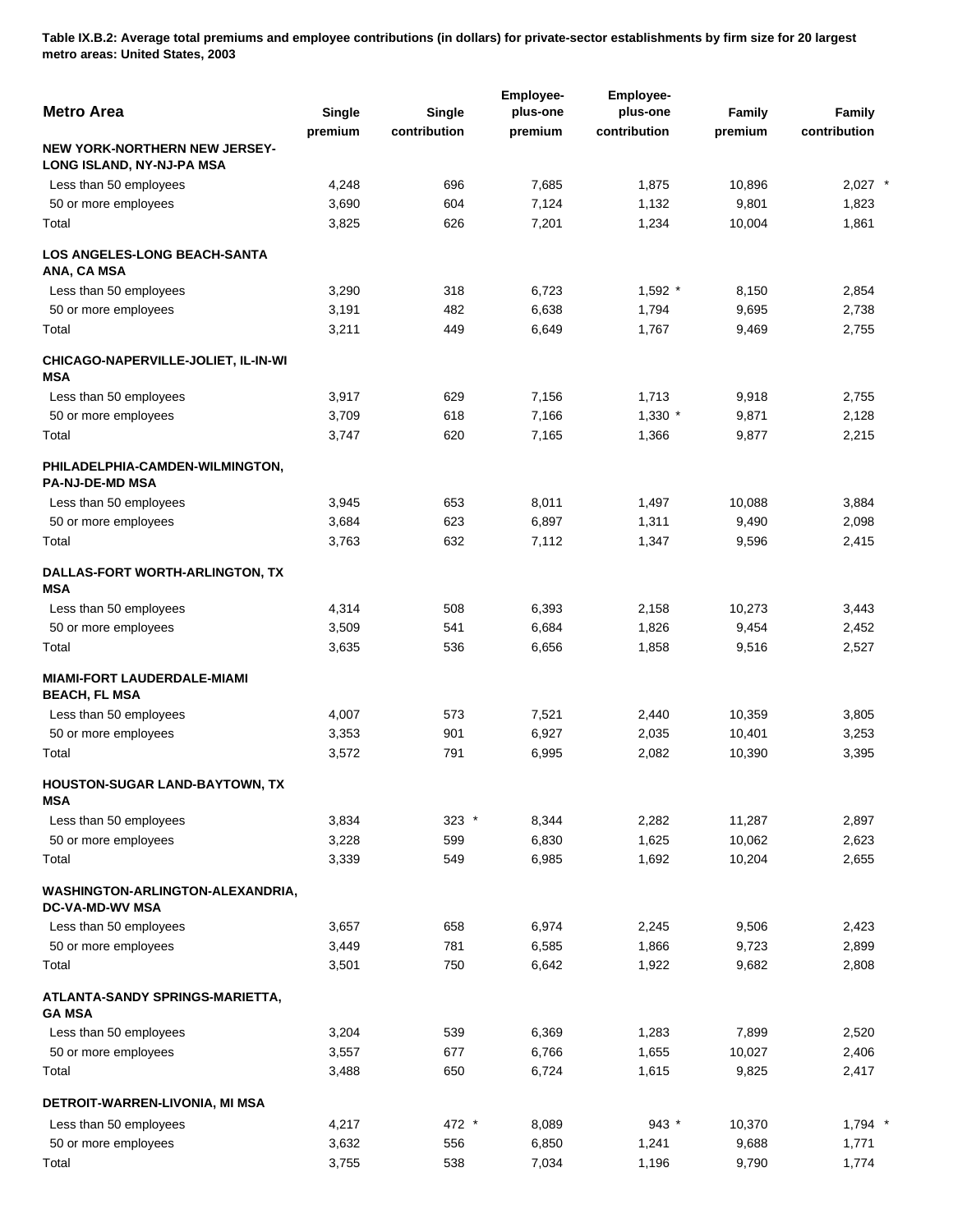| BOSTON-CAMBRIDGE-QUINCY, MA-NH<br>MSA                 |       |         |       |           |        |           |
|-------------------------------------------------------|-------|---------|-------|-----------|--------|-----------|
| Less than 50 employees                                | 3,560 | 637     | 7,016 | $2,003$ * | 10,312 | 2,701     |
| 50 or more employees                                  | 3,514 | 776     | 6,681 | 1,384     | 9,878  | 2,240     |
| Total                                                 | 3,524 | 745     | 6,704 | 1,426     | 9,955  | 2,322     |
| <b>SAN FRANCISCO-OAKLAND-FREMONT,</b><br>CA MSA       |       |         |       |           |        |           |
| Less than 50 employees                                | 3,853 | 273     | 6,692 | 1,428     | 9,650  | 2,252     |
| 50 or more employees                                  | 3,228 | 489     | 6,443 | 1,147     | 9,190  | 1,846     |
| Total                                                 | 3,402 | 429     | 6,473 | 1,180     | 9,323  | 1,963     |
| RIVERSIDE-SAN BERNARDINO-ONTARIO,<br><b>CA MSA</b>    |       |         |       |           |        |           |
| Less than 50 employees                                | 2,735 | $254$ * | 5,476 | 885 *     | 7,828  | 2,116     |
| 50 or more employees                                  | 3,674 | 461     | 5,675 | 896       | 8,861  | 1,545     |
| Total                                                 | 3,508 | 425     | 5,659 | 895       | 8,782  | 1,588     |
| PHOENIX-MESA-SCOTTSDALE, AZ MSA                       |       |         |       |           |        |           |
| Less than 50 employees                                | 3,331 | 469     | 6,735 | 2,412     | 9,492  | 3,395     |
| 50 or more employees                                  | 3,111 | 602     | 6,217 | 1,439     | 9,001  | 2,895     |
| Total                                                 | 3,159 | 573     | 6,272 | 1,542     | 9,047  | 2,942     |
| <b>SEATTLE-TACOMA-BELLEVUE, WA MSA</b>                |       |         |       |           |        |           |
| Less than 50 employees                                | 3,514 | $273$ * | 6,206 | 1,316     | 9,092  | 2,107     |
| 50 or more employees                                  | 3,537 | 391     | 6,684 | 1,596     | 9,545  | 2,255     |
| Total                                                 | 3,530 | 355     | 6,579 | 1,535     | 9,451  | 2,224     |
| <b>MINNEAPOLIS-ST. PAUL-BLOOMINGTON,</b><br>MN-WI MSA |       |         |       |           |        |           |
| Less than 50 employees                                | 3,120 | 564     | 5,697 | 3,100     | 9,800  | 3,554     |
| 50 or more employees                                  | 3,666 | 659     | 6,563 | 1,438     | 10,155 | 2,372     |
| Total                                                 | 3,547 | 638     | 6,502 | 1,555     | 10,105 | 2,539     |
| SAN DIEGO-CARLSBAD-SAN MARCOS,<br><b>CA MSA</b>       |       |         |       |           |        |           |
| Less than 50 employees                                | 2,927 | 568 *   | 5,552 | $1,393$ * | 10,123 | $1,137$ * |
| 50 or more employees                                  | 3,497 | 600     | 6,264 | 1,686     | 8,237  | 2,031     |
| Total                                                 | 3,384 | 593     | 6,197 | 1,659     | 8,476  | 1,917     |
| ST. LOUIS, MO-IL MSA                                  |       |         |       |           |        |           |
| Less than 50 employees                                | 3,167 | 372 *   | 6,692 | $1,332$ * | 8,654  | 1,336 *   |
| 50 or more employees                                  | 3,344 | 609     | 6,393 | $1,558$ * | 9,391  | 2,170     |
| Total                                                 | 3,309 | 561     | 6,441 | 1,522     | 9,292  | 2,058     |
| <b>BALTIMORE-TOWSON, MD MSA</b>                       |       |         |       |           |        |           |
| Less than 50 employees                                | 3,628 | 712     | 6,509 | 2,215     | 8,890  | 3,604     |
| 50 or more employees                                  | 3,341 | 760     | 6,533 | 1,487     | 9,637  | 2,392     |
| Total                                                 | 3,404 | 749     | 6,529 | 1,595     | 9,513  | 2,592     |
| TAMPA-ST. PETERSBURG-CLEARWATER,<br><b>FL MSA</b>     |       |         |       |           |        |           |
| Less than 50 employees                                | 3,767 | 571     | 6,551 | 2,570     | 8,669  | $2,029$ * |
| 50 or more employees                                  | 3,833 | 666     | 6,451 | 1,709     | 8,840  | 2,644     |
| Total                                                 | 3,821 | 648     | 6,461 | 1,792     | 8,823  | 2,582     |

Note: Definition of each area can be found in the Technical Notes and Survey Documentation.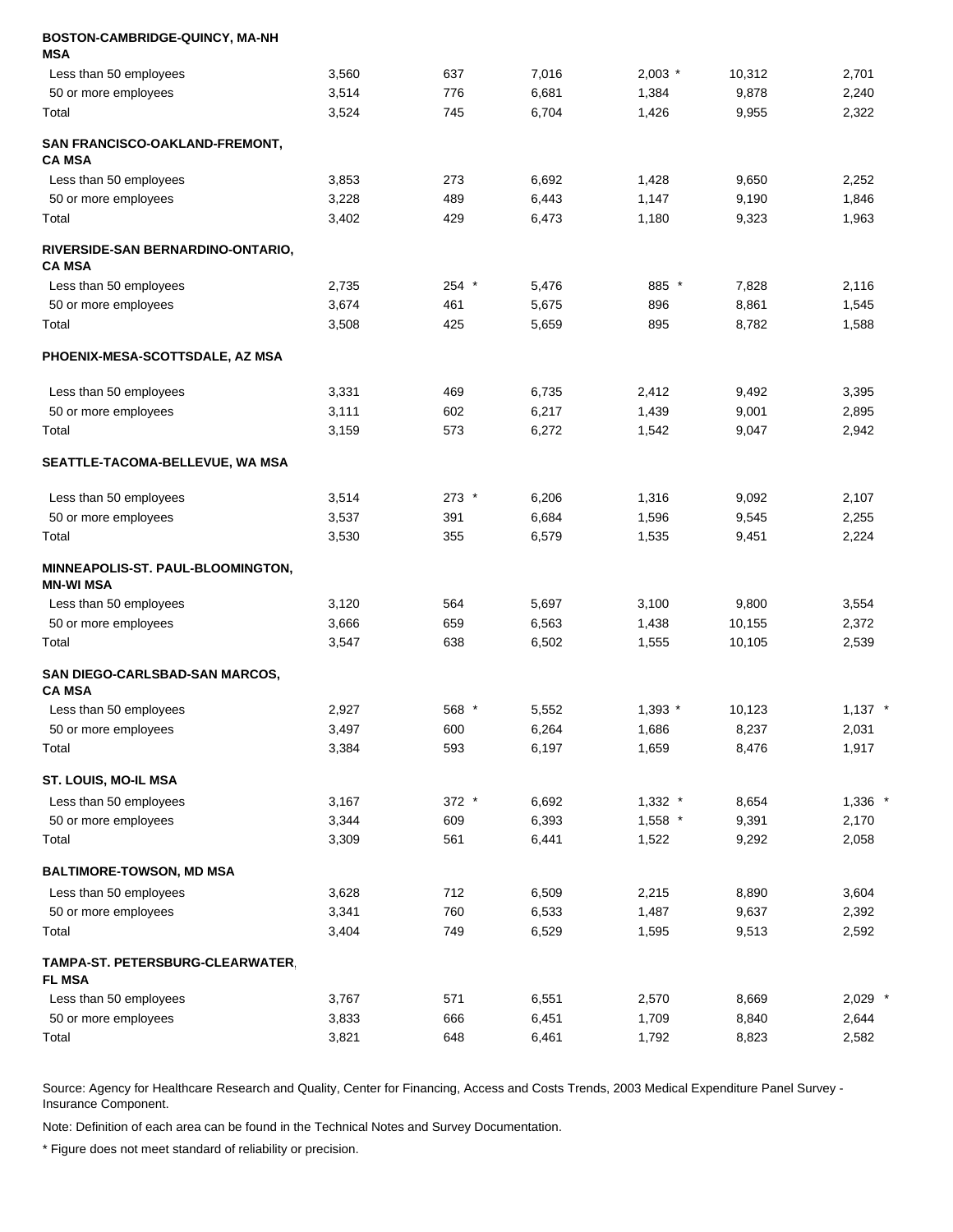**Table IX.B.2: Standard errors for average total premiums and employee contributions (in dollars) for private-sector establishments by firm size for 20 largest metro areas: United States, 2003** 

|                                                                   |         |              | Employee- | <b>Employee-</b> |         |              |
|-------------------------------------------------------------------|---------|--------------|-----------|------------------|---------|--------------|
| <b>Metro Area</b>                                                 | Single  | Single       | plus-one  | plus-one         | Family  | Family       |
|                                                                   | premium | contribution | premium   | contribution     | premium | contribution |
| <b>NEW YORK-NORTHERN NEW JERSEY-</b><br>LONG ISLAND, NY-NJ-PA MSA |         |              |           |                  |         |              |
| Less than 50 employees                                            | 284     | 107          | 1,017     | 464              | 529     | 786 *        |
| 50 or more employees                                              | 211     | 42           | 235       | 104              | 267     | 125          |
| Total                                                             | 107     | 32           | 182       | 58               | 203     | 110          |
| <b>LOS ANGELES-LONG BEACH-SANTA</b><br>ANA, CA MSA                |         |              |           |                  |         |              |
| Less than 50 employees                                            | 156     | 41           | 596       | 539 *            | 258     | 400          |
| 50 or more employees                                              | 68      | 27           | 81        | 99               | 230     | 167          |
| Total                                                             | 68      | 28           | 87        | 96               | 206     | 168          |
| CHICAGO-NAPERVILLE-JOLIET, IL-IN-WI<br><b>MSA</b>                 |         |              |           |                  |         |              |
| Less than 50 employees                                            | 228     | 121          | 465       | 228              | 456     | 461          |
| 50 or more employees                                              | 165     | 141          | 293       | 417 *            | 366     | 563          |
| Total                                                             | 128     | 87           | 221       | 270              | 311     | 420          |
| PHILADELPHIA-CAMDEN-WILMINGTON,<br><b>PA-NJ-DE-MD MSA</b>         |         |              |           |                  |         |              |
| Less than 50 employees                                            | 143     | 128          | 525       | 390              | 496     | 559          |
| 50 or more employees                                              | 212     | 76           | 293       | 192              | 630     | 174          |
| Total                                                             | 115     | 45           | 345       | 73               | 463     | 188          |
| DALLAS-FORT WORTH-ARLINGTON, TX<br><b>MSA</b>                     |         |              |           |                  |         |              |
| Less than 50 employees                                            | 225     | 115          | 885       | 577              | 658     | 804          |
| 50 or more employees                                              | 143     | 48           | 259       | 175              | 317     | 191          |
| Total                                                             | 122     | 41           | 237       | 153              | 300     | 172          |
| <b>MIAMI-FORT LAUDERDALE-MIAMI</b><br><b>BEACH, FL MSA</b>        |         |              |           |                  |         |              |
| Less than 50 employees                                            | 145     | 145          | 657       | 376              | 729     | 556          |
| 50 or more employees                                              | 109     | 68           | 187       | 216              | 299     | 309          |
| Total                                                             | 110     | 62           | 239       | 188              | 362     | 275          |
| HOUSTON-SUGAR LAND-BAYTOWN, TX<br>MSA                             |         |              |           |                  |         |              |
| Less than 50 employees                                            | 147     | 109 *        | 427       | 542              | 711     | 396          |
| 50 or more employees                                              | 158     | 43           | 444       | 109              | 476     | 196          |
| Total                                                             | 153     | 45           | 442       | 157              | 430     | 172          |
| WASHINGTON-ARLINGTON-ALEXANDRIA,<br><b>DC-VA-MD-WV MSA</b>        |         |              |           |                  |         |              |
| Less than 50 employees                                            | 138     | 113          | 349       | 365              | 764     | 488          |
| 50 or more employees                                              | 113     | 74           | 364       | 133              | 504     | 256          |
| Total                                                             | 121     | 63           | 280       | 210              | 405     | 229          |
| ATLANTA-SANDY SPRINGS-MARIETTA,<br><b>GA MSA</b>                  |         |              |           |                  |         |              |
| Less than 50 employees                                            | 314     | 159          | 1,010     | 377              | 577     | 444          |
| 50 or more employees                                              | 116     | 50           | 178       | 124              | 413     | 235          |
| Total                                                             | 103     | 57           | 141       | 102              | 356     | 170          |
| DETROIT-WARREN-LIVONIA, MI MSA                                    |         |              |           |                  |         |              |
| Less than 50 employees                                            | 273     | 166 *        | 640       | $311 *$          | 570     | 656 *        |
| 50 or more employees                                              | 184     | 60           | 345       | 149              | 353     | 220          |
| Total                                                             | 163     | 87           | 263       | 138              | 316     | 264          |